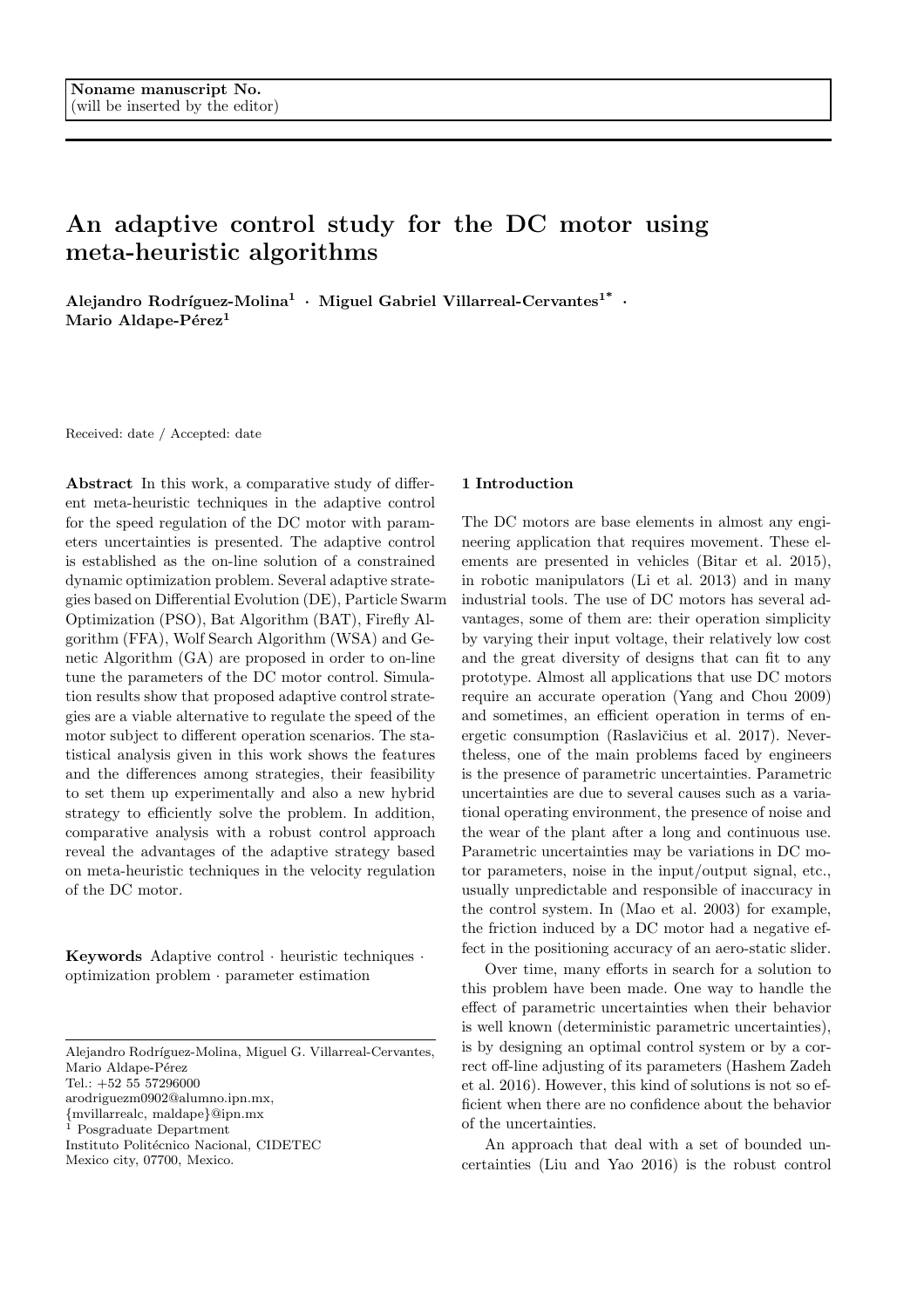approach where the information about the differences between the actual system and the system model (model uncertainty) are used to design a controller. Till the date, many robust control algorithms have been developed for the speed regulation task of a DC motor (Song and Jia 2016; Kim et al. 1997; Linares-Flores et al. 2012; Orozco et al. 2012). Despite the high performance of robust controllers under unknown disturbances, the main disadvantage of this approach lies in the assumption of bounded uncertainties behavior.

Another way to handle parametric uncertainties is by using the adaptive control approach. Adaptive control refers to estimate the plant parameters on-line using the feedback of the system (Landau et al. 2011). Then, estimated parameters are used in calculating the control signal that allows a desired system operation. Unlike robust control approach, adaptive control is not limited by or does not need information about the uncertainties bounds.

Nowadays, there are many approaches from the adaptive control theory. In no-linear control, several adaptive control laws have been designed and are based on the system model (Slotine and Li 1991) and some controller tuning techniques have been developed to improve the effectiveness in control systems subject to uncertainties (Yavuz et al. 2012). In (Kwan et al. 1996) an adaptive control law was developed to control the speed of a motor with parameter variations.

Another approach to adaptive control is based on the use of artificial intelligence (AI) techniques for online tuning of linear controllers. In (Ahn and Truong 2009), a set of fuzzy rules was used to tune the gains of a PID controller on-line. The resulting controller was used in force control of an electro-hydraulic system. In (Le et al. 2013), a neural network was used to obtain the gains of a controller on-line for the control of a parallel robot manipulator of two degrees of freedom. The AI approach have shown to be effective in handling parametric uncertainties; nevertheless, a disadvantage of the used AI techniques is the required system information from the earlier to be adjusted and trained off-line, in other words, they need a collection of information previously acquired, about inputs and outputs of the system to be controlled, under different operation scenarios.

With the goal of finding the controller parameters that improve the accuracy of the controlled system operation, researches have been chosen a different control approach based on the formulation of an optimization problem, which requires optimization techniques to be solved (Dasgupta and McGregor 1992; Mori and Kita 2000). There are many computational methods to solve optimization problems, among them there are the bioinspired meta-heuristic techniques which base their operation in natural processes. This kind of techniques has taken on great importance in the scientific community, because of their ability to find appropriate solutions with reasonable computation cost in highly non-linear optimization problems (Reeves and Sons 1993), which are commonly presented in the real world problems (Xu et al. 2016). Another important feature of these techniques, is that several mechanisms can be added in order to handle constraints presented in almost any real world problem (Mezura-Montes and Coello 2011). An application of this kind of techniques in control area is shown in (Fister et al. 2016), where the parameters of a PID controller are tuned off-line to control a SCARA robot by using different meta-heuristic techniques. After a comparative analysis among techniques, Particle Swarm Optimization (PSO) proved to be the best alternative to solve this particular problem. In (Villarreal-Cervantes and Alvarez-Gallegos 2016), several variants of the Differential Evolution algorithm were used to obtain the optimal gains of a PID controller off-line. The tuned PID parameters were used in the control of a experimental parallel robot prototype in order to validate the proposed tuning method. One way to obtain the optimal gains of a controller, when the model of the system is unknown, is presented in (Mishra et al. 2015). In that work, the parameters of the PI controller to control a valve were obtained off-line by using current system data which is handled by Differential Evolution. The obtained parameters were set in the real controller and they remained fixed through the execution time. Nevertheless, one of the main issues in the bio-inspired meta-heuristic techniques is that they does not guarantee the optimality condition, such that, they require a comparative analysis to find the most suitable bio-inspired meta-heuristic technique for solving a particular problem.

In adaptive control, meta-heuristic techniques are used to find appropriate controller parameters on-line. In (Lin et al. 2004), the parameters of a PID controller were adjusted on-line by using a Genetic Algorithm. The obtained controller was able to minimize the position error of a linear induction motor. The above work shows the performance of the parameter adjusting strategy based in a single meta-heuristic technique, but there are no evidence of the behavior of different commonly used or novel techniques under the optimization approach to adaptive the control parameter. When the control problem to be solved requires a quick response, one of the big problems that must be afford by the adaptive control approach based on meta-heuristic techniques, is the convergence time of the algorithms, which usually exceeds the minimum time required to update the control signal.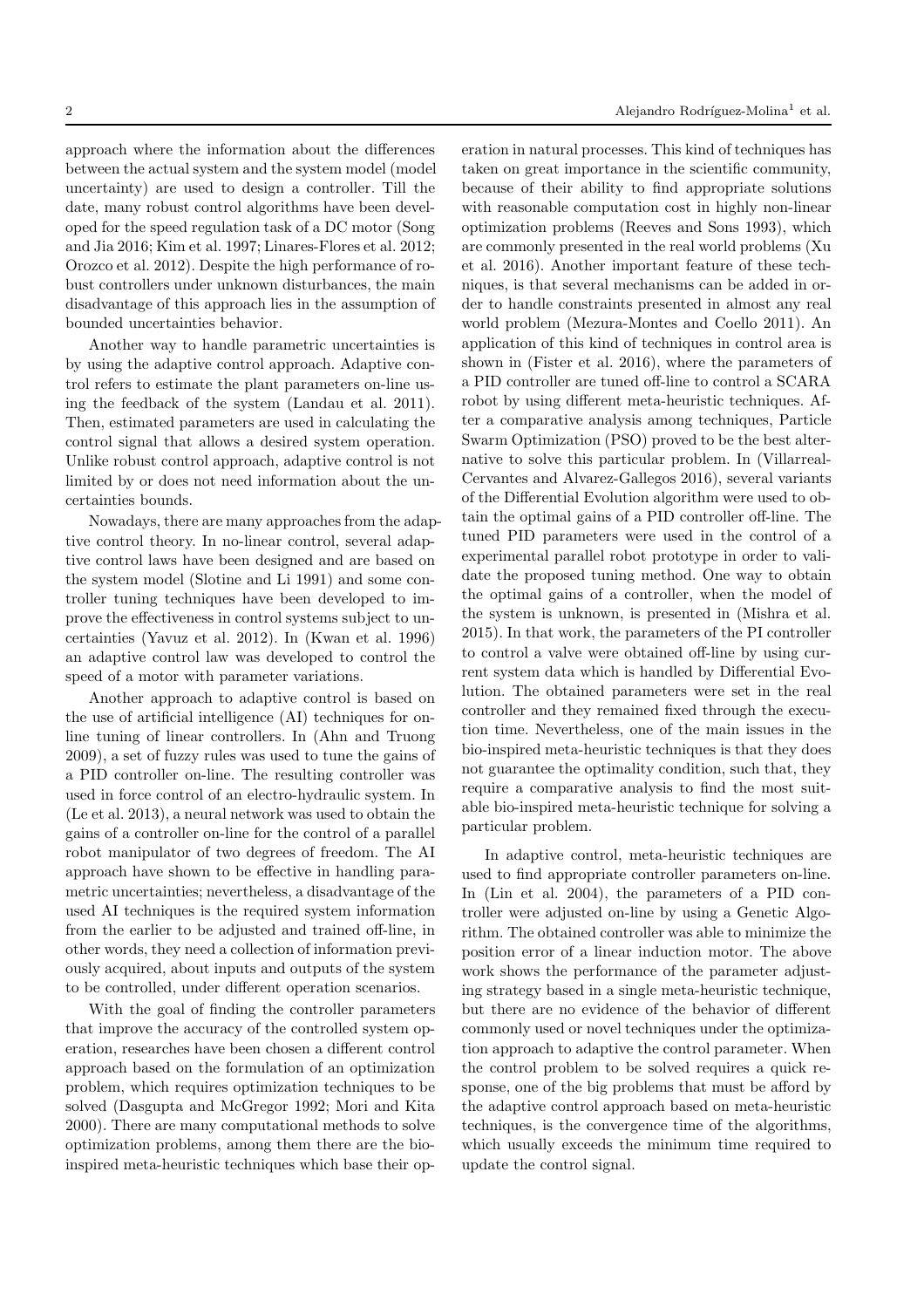The estimation of the controller parameters on-line through the optimization approach and by using metaheuristic techniques may reduce the negative effect of the parametric uncertainties. Nevertheless, a formal study which reveal the performance of such strategies and the viability in uncertain scenarios has not been carried out. Hence, in this work, the optimization approach is used for the adaptive control of a DC motor. The use of several adaptive control strategies based on different meta-heuristic techniques is proposed to estimate the control parameters on-line. The main goal of the proposed controllers is to minimize the error in the speed regulation of the motor. All techniques are adjusted and implemented pursing their real implementation feasibility, and the optimization technique parameters are obtained by using the irace package in order to make a fair comparative analysis. Through a statistical analysis from simulated results, the qualities and differences among adaptive control strategies in different scenarios of DC motor uncertainties are shown in order to find better alternatives for use under this approach.

The main contribution of this work is the presentation of an adaptive control strategy based on metaheuristic optimization, which shows to be efficient in the compensation of uncertainties presented in the DC motor and feasible in terms of practical experimental setting up. Another contribution lies in the statistical study of different meta-heuristic techniques used in the control strategy, which aids to select the most representative features that promote the searching of better solutions in order to propose more efficient techniques and also reveals their applicability in the problem of speed regulation of the DC motor.

The rest of the paper is organized as follows: In Section 2, the closed-loop system related with the DC motor dynamics and control system is presented. The adaptive control strategy based on an on-line constrained dynamic optimization problem is stated in Section 3. In Section 4 the meta-heuristic optimization techniques and the new hybrid proposal are described. The comparative analysis is performed and discussed in Section 5. Finally, in Section 6 the conclusions are drawn.

## 2 DC Motor dynamics and control system

The dynamic model of the DC motor is described by (1) and its electro-mechanic diagram is shown in Fig. 1, with  $p = [p_1, p_2, ..., p_6]^T = \left[\frac{b_0}{J_0}, \frac{k_m}{J_0}, \frac{k_c}{L_a}, \frac{R_a}{L_a}, \frac{1}{L_a}, \frac{\tau_L}{J_0}\right]^T$ ,  $\bar{p} = \left[ \bar{p}_1, \bar{p}_2, ..., \bar{p}_6 \right]^T = \left[ \frac{\bar{b}_0}{\bar{b}_0} \right]$  $\frac{\bar{b}_0}{\bar{J}_0},\frac{\bar{k}_m}{\bar{J}_0},\frac{\bar{k}_e}{\bar{L}_a}$  $\frac{\bar{k}_e}{\bar{L}_a}, \frac{\bar{R}_a}{\bar{L}_a}$  $\frac{\bar{R}_a}{\bar{L}_a}, \frac{1}{\bar{L}_a}, \frac{\bar{\tau}_L}{\bar{J}_0}\bigg]^T$  the current and estimated vectors of DC motor parameters respectively, where  $\theta_m$ ,  $\dot{\theta}_m$ ,  $\ddot{\theta}_m$  are the angle, the angular



Fig. 1 Electro-mechanic diagram of the DC motor.

velocity and the angular acceleration of the shaft respectively,  $i_a$  is the armature current,  $J_0$  is the rotor moment of inertia,  $k_m$  is the torque constant,  $b_0$  is the viscous friction constant,  $\tau_L$  is the load torque,  $R_a$  is the armature resistance,  $L_a$  is the armature inductance,  $k_e$ is the electromotive force constant and  $V$  is the input voltage.

$$
\frac{\frac{d\dot{\theta}_m}{dt}}{\frac{d\dot{t}_a}{dt}} = p_2 i_a - p_1 \dot{\theta}_m - p_6
$$
  

$$
\frac{\frac{d\dot{\theta}_a}{dt}}{dt} = p_5 V - p_4 i_a - p_3 \dot{\theta}_m
$$
\n(1)

The dynamic model in (1) can be expressed as  $\dot{x} =$  $f(p, x(t), u(t))$ , where the current state vector is proposed as  $x = [x_1, x_2, x_3]^T = [\theta_m, \dot{\theta}_m, i_a]^T$  and the control signal  $u = V$  is given in  $(2)$ .

$$
u = \frac{1}{\bar{p}_2 \bar{p}_5} (v + \bar{p}_1 (\bar{p}_2 x_3 - \bar{p}_1 x_2 - \bar{p}_6)) + \frac{\bar{p}_3}{\bar{p}_5} x_2 + \frac{\bar{p}_4}{\bar{p}_5} x_3 (2)
$$

The controller shown in (2) is used to regulate the speed of the DC motor, where  $v = k_p e - k_d \dot{x}_2$ ,  $k_p$  and  $k_d$ are the proportional and derivative gains,  $e = \omega_r - x_2$ ,  $\omega_r$  is the desired speed and  $\dot{x}_2 = p_2x_3 - p_1x_2 - p_6$ .

# 3 Adaptive control strategy based on on-line optimization approach

The adaptive control strategy proposed in this work is shown in Fig. 2. The aim of this control strategy is to reduce the error in the speed regulation task of the DC motor under parametric uncertainties by obtaining the control parameters based on the motor output.

The control parameters that are obtained in this approach are those related to the estimation of the motor output.

It is important to mention that the on-line optimization method for the control tuning, requires solving a constrained dynamic optimization problem (CDOP) at each integration time  $\Delta t$ , in order to give the optimum parameters to the control signal.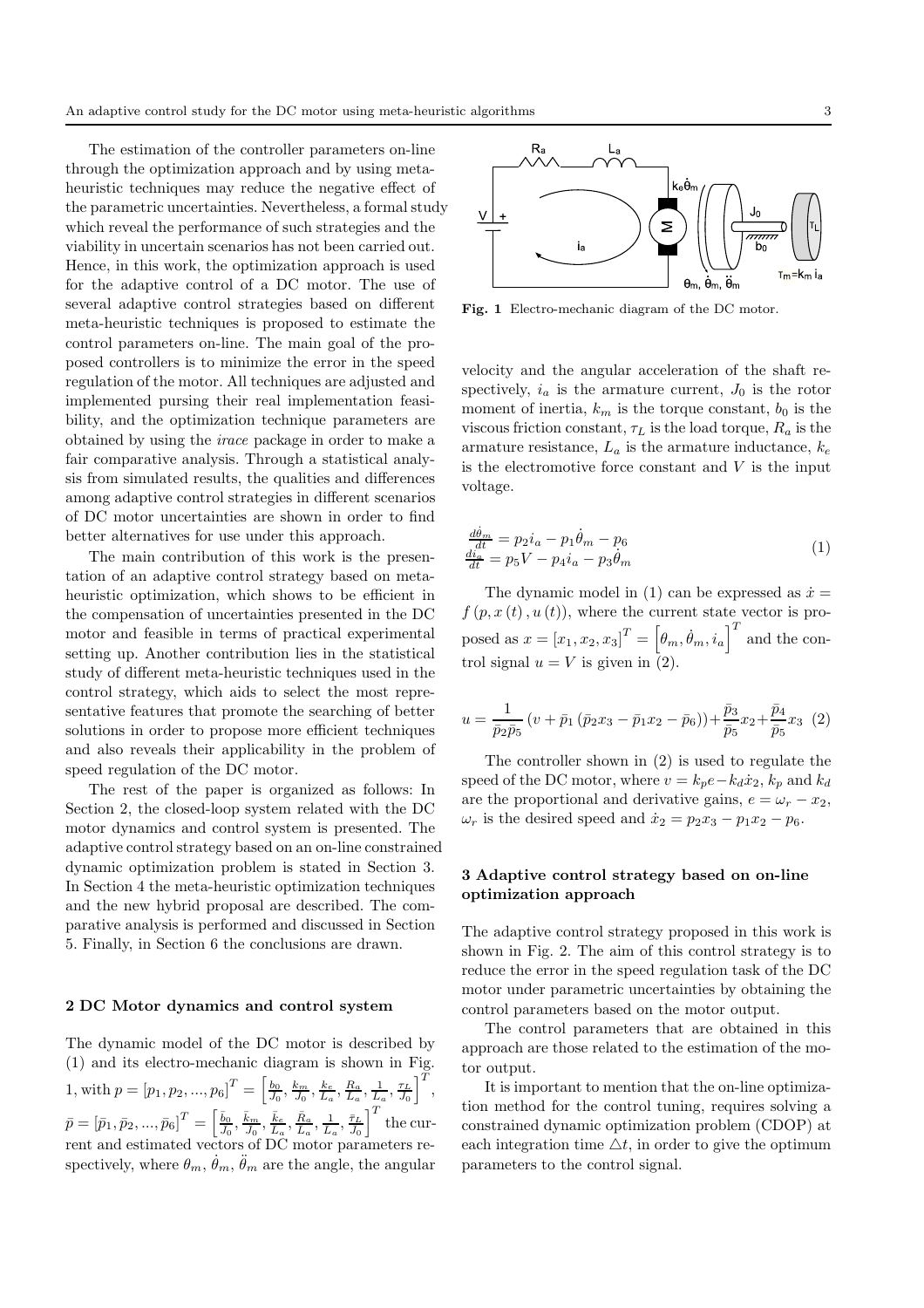

Fig. 2 Proposed control strategy.

The estimation of the motor output to find the control parameters in the CDOP requires an estimated DC motor model with an estimated state vector  $\bar{x}$ . Hence, the aim of the optimization problem is to find the vector of estimated parameters of the DC motor which minimizes the value of the objective function given in (3). The function in (3) equitably weights the error among each of the actual and estimated state variables in the time interval  $\Omega \in [t_{opt} - \Delta w, t_{opt}],$  in which  $t_{opt}$  is the time instant when the optimization process is performed and  $\Delta w$  is the time interval in which the past states of the motor and of the dynamic model are used in the error calculation.

$$
\min_{\bar{p} \in R^6} J = \sum_{k=1}^3 \left[ \int_{t \in \Omega} \left( x_k(t) - \bar{x}_k(t) \right)^2 dt \right] \tag{3}
$$

Additionally, the optimization problem is constrained by the dynamic of the current DC motor in (4) and of the estimated model in (5), by the initial conditions of the state variables in (6) and by the maximum and minimum bounds of the control signal in (7).

$$
\dot{x} = f(p, x, u, t) \tag{4}
$$

$$
\dot{\bar{x}} = f\left(\bar{p}, \bar{x}, u, t\right) \tag{5}
$$

$$
\bar{x}(t_{opt} - \triangle w) = x(t_{opt} - \triangle w), \ x(0) = x_0 \tag{6}
$$

 $u_{min} \leq u(t_{opt}) \leq u_{max}$  (7)

# 4 Meta-heuristic optimizers

In this study, six different meta-heuristic techniques reported in the literature, are used to find a solution to the optimization problem stated above and are detailed next. In addition, one hybrid meta-heuristic technique is proposed to enhance the capabilities in searching reliable solutions.

# 4.1 Differential Evolution

Differential Evolution (DE) bases its operation in the process of natural evolution (Price et al. 2005). Algorithm 1 shows the  $rand/1/bin$  variant of DE. In this variant an initial population with  $NP$  individuals is generated randomly in the search space. During  $G_{max}$ generations, the individuals in the population can mutate using  $(8)$  which F is the mutation rate randomly selected per generation in range  $[F_{min}, F_{max}]$ . Also, three randomly selected individuals are recombined using (9) where CR is the crossover rate and  $r_1 \neq r_2 \neq r_3 \neq i$ are the random indexes of the parents. For a new generation, the individuals are selected according to (10). In the last generation, the best individuals will be found in population.

| <b>Algorithm 1 Differential Evolution</b> |  |
|-------------------------------------------|--|
|-------------------------------------------|--|

```
1: G = 0
```
- 2: Generate initial population  $X_0$  with NP individuals
- 3: Evaluate  $X_0$

4: while  $G < G_{max}$  do

5: for each  $x_i \in X_G$  do<br>6: Generate a mutant Generate a mutant individual  $v_i$  (see (8))

7: Generate a child individual  $u_i$  (see (9))

8: end for

- 9: Select individuals for G+1 (see (10))
- 10:  $G = G + 1$
- 11: end while

$$
v_i = x_{r1} + F(x_{r2} - x_{r3})
$$
\n(8)

$$
u_{i,j} = \begin{cases} v_{i,j} & \text{if } rnd(0,1) \leq CR \\ x_{i,j}^G & \text{otherwise} \end{cases}
$$
(9)

$$
x_i = \begin{cases} u_i & \text{if } f(u_i) < f(x_i) \\ x_i & \text{otherwise} \end{cases} \tag{10}
$$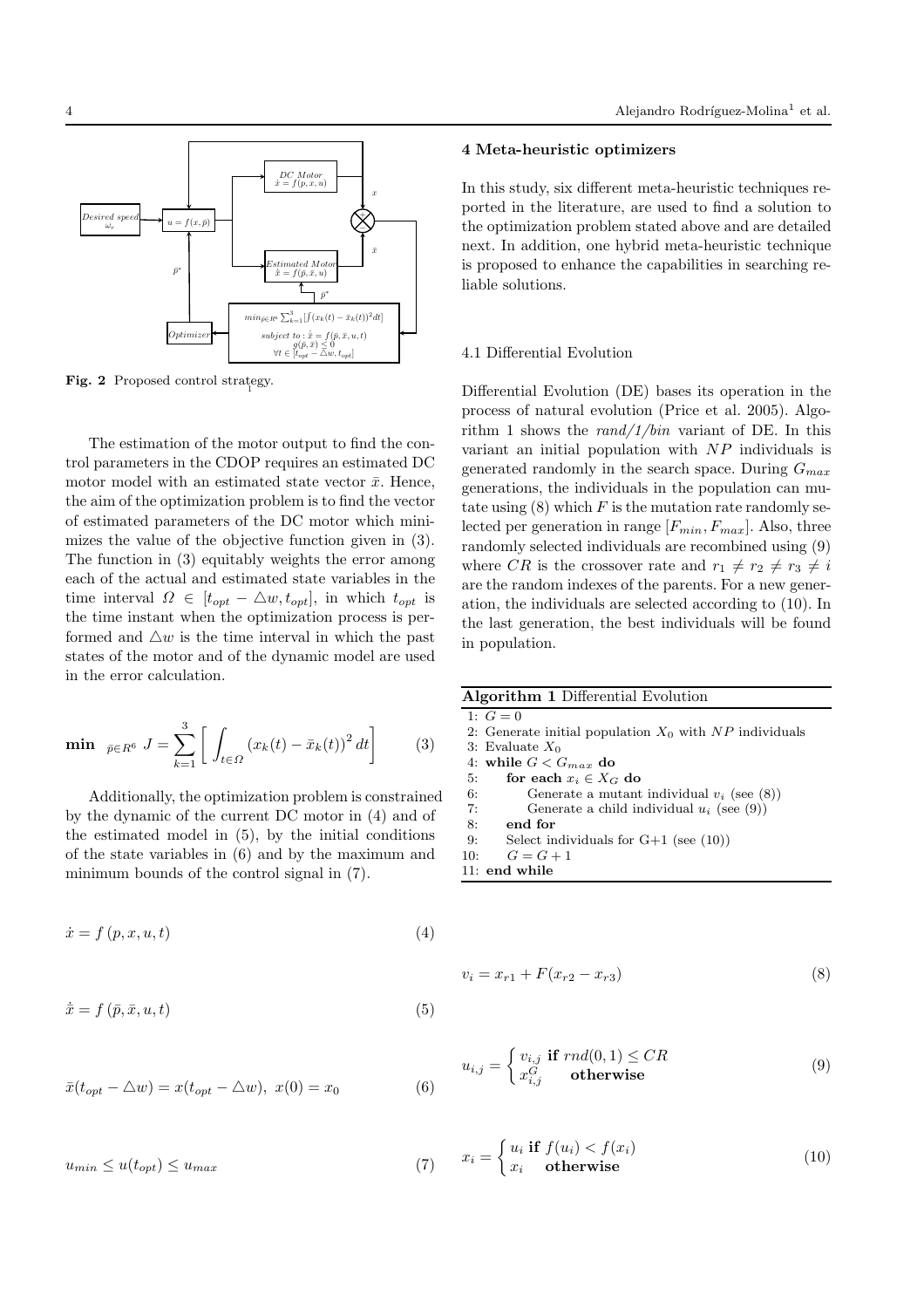#### 4.2 Particle Swarm Optimization

Particle Swarm Optimization (PSO) emulates the collaborative behavior of many species in search of food (Kennedy and Eberhart 1995). Algorithm 2 shows the basic operation of PSO where NP members of a particle swarm are initially distributed in the search space. During  $G_{max}$  generations, particles modify their velocity using  $(12)$  where  $C_1$  and  $C_2$  are factors that weight the knowledge of the best known position by a particle and by the swarm, and  $\omega$  is a factor which reduce the velocity of all particles (Shi and Eberhart 1998) obtained with (11) within the range  $[V_{min}, V_{max}]$ . Using its velocity, each particle modify its position using (13) and at the end of the cycle, the particles will be in the best places.

|  |  |  | Algorithm 2 Particle Swarm Optimization |
|--|--|--|-----------------------------------------|
|--|--|--|-----------------------------------------|

- 1:  $G = 0$
- 2: Generate initial swarm  $X_0$  with NP particles
- 3: Evaluate  $X_0$
- 4: For each particle  $x_i$  initialize its best known position  $x_i^{best} = x_i$
- 5: Initialize the best known position of the swarm  $x_{swarm}^{best}$ 6: Initialize the velocity of each particle  $\dot{x}_i$
- 7: while  $G \leq G_{max}$  do
- 8: Update the velocity factor  $w$  (see (11))
- 9: for each  $x_i \in X_G$  do
- 10: Update its velocity  $\dot{x}_i$  (see (12))
- 11: Update its position  $x_i$  (see (13))
- 12: Update its best known position  $x_i^{best} = x_i$
- 13: end for
- 14: Update the best known position of the swarm  $x_{swarm}^{best}$ 15:  $G = G + 1$
- 16: end while

$$
\omega = V_{\text{max}} - \frac{G}{G_{\text{max}}} \left( V_{\text{max}} - V_{\text{min}} \right) \tag{11}
$$

$$
\begin{aligned} \dot{x}_i &= \omega \dot{x}_i + rnd(0, 1) \cdot C_1 \left( x_i^{best} - x_i \right) \\ &+ rnd(0, 1) \cdot C_2 \left( x_{swarm}^{best} - x_i \right) \end{aligned} \tag{12}
$$

 $x_i = x_i + \dot{x}_i$  (13)

# 4.3 Bat Algorithm

Bat Algorithm (BAT) is based on the behavior of a group of bats in search of prey by echo-location (Yang 2010). Algorithm 3 shows the behavior of BAT where a group of NP bats is distributed in the search space.

During  $G_{max}$  generations, each bat uses a fixed amplitude of its echolocation signal by adjusting the frequency  $Q_i$  in the range  $[f_{min}, f_{max}]$  as in (14).  $Q_i$  is used to drive the search of a bat to the best position using  $(15)$  and  $(16)$ . Depending on its pulse rate  $r_i$ , each bat can make a random search around the best position using (17). Each bat can fly randomly as shown in (18) with  $\overline{A}$  the average loudness of bats. If the new position of the bat improves its conditions, the bat reduces its loudness  $A_i$  and increases its pulse rate  $r_i$  using (19) and (20) with  $\alpha, \gamma \in [0, 1]$  and  $r_0$  the maximum frequency. At the end generation, the bats will be near their prey.

#### Algorithm 3 Bat Algorithm

- 1:  $G = 0$
- 2: Generate initial population  $X_0$  with  $NP$  bats
- 3: Evaluate  $X_0$
- 4: Initialize the best known position of the population  $x_{swarm}^{best}$
- 5: Initialize the velocity of each bat  $\dot{x}_i$
- 6: while  $G \leq G_{max}$  do
- 7: for each  $x_i \in X_G$  do
- 8: Update its pulse frequency  $f_i$  (see (14))
- 9: Update its velocity  $\dot{x}_i$  (see (15))
- 10: Update its position  $x_i$  (see (16))<br>11: Fly close to  $x_{s, u, x, m}^{best, x}$  (see (17))
- 11: Fly close to  $x_{swarm}^{best}$  (see (17))
- 12: Fly randomly (see (18))
- 13: end for
- 14: Update the best known position of the population  $x_{swa}^{best}$ swarm
- 15:  $G = G + 1$
- 16: end while

$$
f_i = f_{\min} + rnd(0, 1) \cdot (f_{\max} - f_{\min})
$$
\n(14)

$$
\dot{x}_i = \dot{x}_i + f_i \left( x_i - x_{swarm}^{best} \right) \tag{15}
$$

$$
x_i = x_i + \dot{x}_i \tag{16}
$$

$$
x_i = \begin{cases} x_{swarm}^{best} + rnd(0,1) \cdot A_i \text{ if } rnd(0,1) > r_i \\ x_i \text{ otherwise} \end{cases} (17)
$$

$$
x_i = \begin{cases} x_{new} = x_i + rnd(0, 1) \cdot \bar{A} \text{ if } f(x_{new}) < f(x_i) \\ x_i & \text{otherwise} \end{cases} \tag{18}
$$

$$
A_i = \alpha A_i \tag{19}
$$

$$
r_i = r_0 \left( 1 - \exp\left( -\gamma G \right) \right) \tag{20}
$$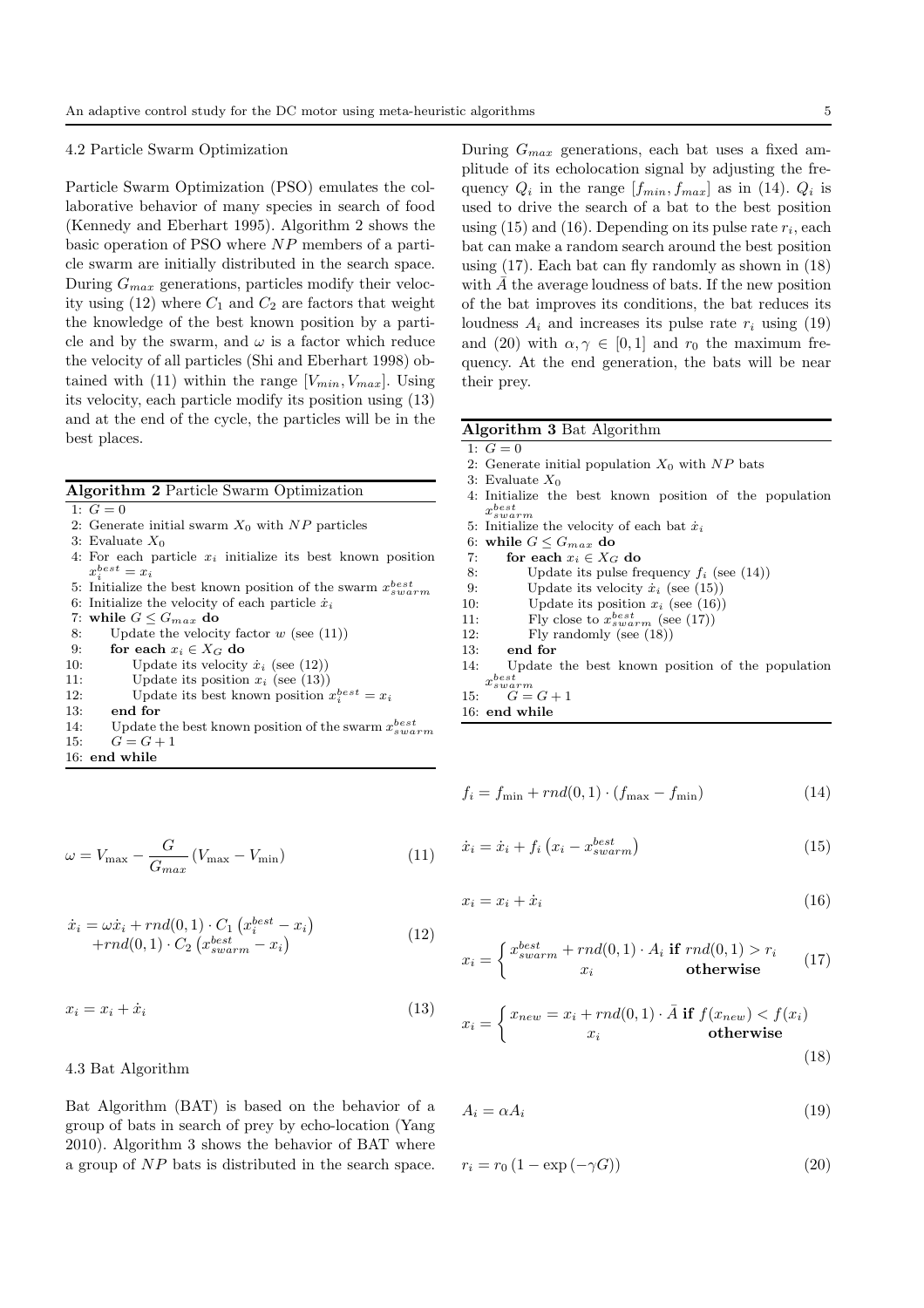# 4.4 Firefly Algorithm

Firefly Algorithm (Yang 2009) bases its operation on the behavior of fireflies in matchmaking. Algorithm 4 shows the operation of FFA. FFA uses a population of NP fireflies distributed in the search space. During  $G_{max}$  generations, each firefly can move toward the fireflies with greater luminescence (based on the value of the objective function) using  $(22)$ ,  $(23)$  and  $(24)$  where r is the euclidean distance between the positions of a pair of fireflies,  $\gamma$  is an absorption coefficient,  $\beta_{min} \in [0, 1]$  is the minimum value of  $\beta$  and  $\alpha$  is a step size. The step size is reduced in each generations as shown in (21) with  $w \in [0, 1]$ . At the end of the algorithm, the fireflies will have the higher luminescence.

Algorithm 4 Firefly Algorithm

1:  $G = 0$ 

- 2: Generate initial population  $X_0$  with NP fireflies 3: while  $G \leq G_{max}$  do 4: Evaluate  $X_G$ <br>5: Sort  $X_G$  asce Sort  $X_G$  ascending based on the luminescence of the fireflies (value of the objective function) 6: for each  $x_i \in X_G$  do<br>7: for each  $x_j \in X_G$ for each  $x_j \in X_G$  do
- 8: Move  $x_i$  towards  $x_j$  (see (23) and (24))
- 9: end for
- 10: end for
- 11:  $G = G + 1$

12: end while

$$
\alpha = w\alpha \tag{21}
$$

$$
\beta = (1 - \beta_{\min}) \exp(-\gamma r^2)
$$
 (22)

$$
x_{new} = x_i + \beta (x_j - x_i) + \alpha \left( rnd(0, 1) - \frac{1}{2} \right) \tag{23}
$$

$$
x_i = \begin{cases} x_{new} & \text{if } f(x_j) < f(x_i) \\ x_i & \text{otherwise} \end{cases} \tag{24}
$$

# 4.5 Wolf Search Algorithm

Wolf Search Algorithm (WSA) is based on the behavior of groups of wolves in search of food (Tang et al. 2012). Algorithm 5 shows the operation of WSA where a group of NP wolves are distributed in the search space. During  $G_{max}$  generations, each wolf can move within its radius of visibility using  $(25)$  and  $(30)$  where

v is the range of visibility and  $\alpha$  is the speed factor of the wolves. Each wolf looks for the best near partner within its radius of visibility according to  $(26)$ , if there is any, the wolf moves toward it using (27) and (30) with  $r$  the euclidean distance. If there is no partner, the wolf moves again randomly. If a wolf feels threatened, it can escape to a new position in a wider radius using (28) and (29) where s is the step size for escape and  $p_a$  is the probability of not finding threat. At the end of the algorithm, the wolves will be near the food.

| Algorithm 5 Wolf Search Algorithm |  |
|-----------------------------------|--|
|-----------------------------------|--|

| 1: $G = 0$                                          |
|-----------------------------------------------------|
| 2: Generate initial population $X_0$ with NP wolves |
| 3: Evaluate $X_0$                                   |
| 4: while $G \leq G_{max}$ do                        |
| for each $x_i \in X_G$ do<br>5:                     |
| Look for food (see $(25)$ and $(30)$ )<br>6:        |
| 7:<br>for each $x_i \in X_G$ do                     |
| 8:<br>Look for the best near partner (see $(26)$ )  |
| 9:<br>end for                                       |
| if $x_{best} \neq x_i$ then<br>10:                  |
| Move toward $x_{best}$ (see (27) and (30))<br>11:   |
| 12:<br>else                                         |
| 13:<br>Look for food (see $(25)$ and $(30)$ )       |
| 14:<br>end if                                       |
| Escape (see $(28)$ and $(29)$ )<br>15:              |
| end for<br>16:                                      |
| 17:<br>$G = G + 1$                                  |
| $18:$ end while                                     |
|                                                     |

$$
x_{new} = x_i + rnd(-1, 1) \cdot \alpha v \tag{25}
$$

$$
x_{best} = \begin{cases} x_j \text{ if } f(x_j) < f(x_i) \text{ and } dist(x_i, x_j) \le \alpha v \\ x_i & \text{otherwise} \end{cases} \tag{26}
$$

$$
x_{new} = x_i + e^{-r^2} (x_{best} - x_i) + rnd(-1, 1) \cdot \alpha v \qquad (27)
$$

$$
x_{new} = x_i + rnd(-1, 1) \cdot sv \tag{28}
$$

$$
x_i = \begin{cases} x_{new} & \text{if } rnd(0,1) < P_a \text{ and } f(x_{new}) < f(x_i) \\ x_i & otherwise \end{cases} \tag{29}
$$

$$
x_i = \begin{cases} x_{new} & \text{if } f(x_{new}) < f(x_i) \\ x_i & \text{otherwise} \end{cases}
$$
 (30)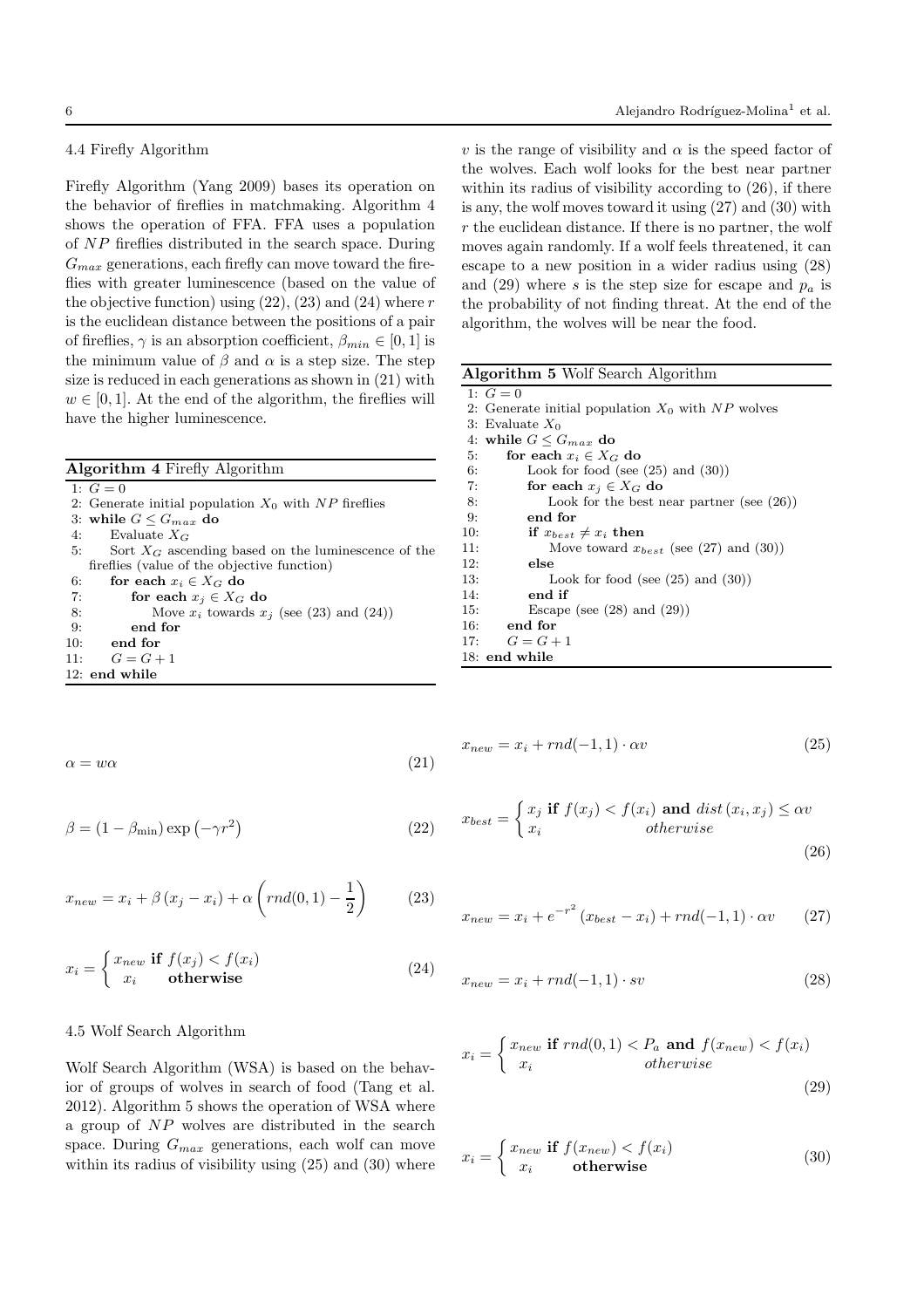# 4.6 Genetic Algorithm

Genetic Algorithms (GAs) are stochastic optimization techniques whose operation is based in the processes of natural selection and evolutionary genetics (Sivanandam and Deepa 2007). Algorithm 6 shows the working of a Genetic Algorithm (GA) in which initially, a group of NP chromosomes have different genotypic configurations coded with real numbers. Along  $G_{max}$  generations, NP pairs of parents are selected by tournament as shown in Algorithm 7, where  $TS$  is the number of contestants. Each pair of parents is combined to generate a child chromosome using a heuristic crossover method (Michalewicz et al. 1994) according with (31) and  $(32)$ , where  $CR$  is the crossover rate. A child chromosome can mutate by using a non-uniform mutation operation (NUM) (Michalewicz 1995) shown in (33), (34) and (35), where F is the mutation rate and  $b = 1$ is a factor that controls the non-uniformity of the mutation. At the end of the algorithm, the chromosomes will have better qualities.

| <b>Algorithm 6</b> Genetic Algorithm                        |
|-------------------------------------------------------------|
| 1: $G = 0$                                                  |
| 2: Generate initial population $X_0$ con NP chromosomes     |
| 3: Evaluate $X_0$                                           |
| 4: while $G < G_{max}$ do                                   |
| for each $x_i \in X_G$ do<br>5:                             |
| Select two parents $x_i$ and $x_k$ by tournament (see<br>6: |
| Algorithm 7)                                                |
| Generate child $u_i$ (see (31) and (32))<br>7:              |
| Genera mutant $v_i$ (see (33) and (34))<br>8:               |
| 9:<br>end for                                               |
| 10:<br>Replace parents with mutants                         |
| $G=G+1$<br>11:                                              |
| $12:$ end while                                             |

| Algorithm 7 Selection by tournament for GA. |
|---------------------------------------------|
| 1: function $SELECTION()$                   |
| 2:<br>$rand = random(1, NP)$                |
| 3:<br>$x_{best} = x_{rand}$                 |
| 4:<br>$t=0$                                 |
| 5:<br>while $t < TS$ do                     |
| 6:<br>$rand = rnd(1, NP)$                   |
| 7:<br>if $f(x_{rand}) < f(x_{best})$ then   |
| 8:<br>$x_{best} = x_{rand}$                 |
| 9:<br>end if                                |
| 10:<br>$t=t+1$                              |
| end while<br>11:                            |
| 12:<br>return $x_{best}$                    |
| 13: end function                            |

$$
u_i = \begin{cases} x_{child} & \text{if } rnd(0,1) \leq CR \\ x_j | x_k & \text{otherwise} \end{cases}
$$
(31)

$$
x_{child} = \begin{cases} rnd(0,1) \cdot (x_j - x_k) + x_j \text{ if } f(x_j) < f(x_k) \\ rnd(0,1) \cdot (x_k - x_j) + x_k \text{ otherwise} \end{cases} \tag{32}
$$

$$
v_i = \begin{cases} x_{mut} \text{ if } rnd(0,1) \le F \\ u_i \text{ otherwise} \end{cases}
$$
 (33)

$$
x_{mut,j} = \begin{cases} u_{i,j} + \triangle(G, U_j - u_{i,j}) & \text{if } rnd(0,1) < 0.5\\ u_{i,j} - \triangle(G, u_{i,j} - L_j) & \text{otherwise} \end{cases}
$$
\n(34)

$$
\triangle(G, y) = y \left( 1 - rnd(0, 1)^{\left( 1 - \frac{G}{G \max} \right)^b} \right) \tag{35}
$$

# 4.7 Proposed hybridization

According to the statistical study presented later in this paper, a hybridization of the most promising metaheuristic techniques is proposed in order to enhance their capabilities in searching reliable solutions. The hybridization consists in including to the PSO a change in the velocity formula related to the essence of the DE. This modifications consider a different topology with a binomial crossover operation and the inclusion of a selection mechanism into the position and velocity of the particle.

The general operation of the PSO/DE hybridization is observed in Algorithm 8. In this proposal, NP particles of a swarm are initially distributed in the search space. During  $G_{max}$  generations, particles estimate the future velocity. The topology of the velocity equation is given in (36) where the main difference is the inclusion of two random selected particles or nodes into the graph denoted by indexes  $r_1 \neq r_2 \neq i$ . The terms  $C_1$  and  $C_2$ are factors that weight the knowledge of the best known position by a particle and by the swarm,  $C_3$  weight the position of two randomly selected particles.

$$
v_i = \omega \dot{x}_i + rnd(0, 1) \cdot C_1 \left( x_i^{best} - x_i \right) +rnd(0, 1) \cdot C_2 \left( x_{swarm}^{best} - x_i \right) +rnd(0, 1) \cdot C_3 \left( x_{r_1} - x_{r_2} \right)
$$
(36)

The future velocity is estimated through a binomial crossover process where exchanges some components of the velocity equation between (36) and  $\omega \dot{x}_i$ . This process is expressed in  $(37)$ , where CR is the probability of changing the current velocity and  $\omega$  is a factor which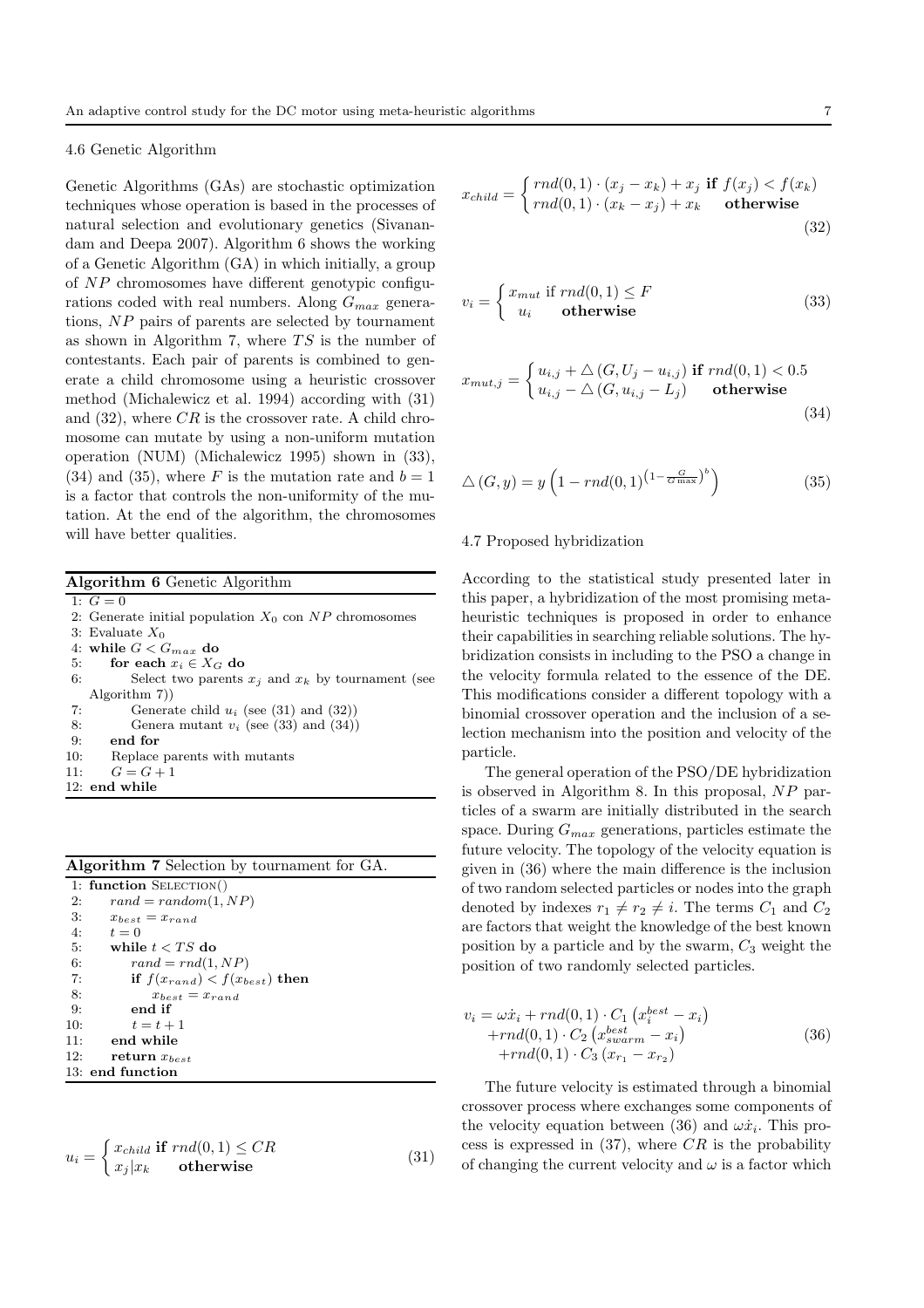reduce the velocity of all particles obtained with (11) within the range  $[V_{min}, V_{max}]$ .

$$
\dot{x}_{i,j}^{next} = \begin{cases}\n\omega v_{i,j} & \text{if } rnd(0,1) \le CR \\
\omega \dot{x}_{i,j} & \text{otherwise}\n\end{cases}
$$
\n(37)

The future position is estimated according to (38).

$$
x_i^{next} = x_i + \dot{x}_i^{next} \tag{38}
$$

After estimating its velocity and position, the elitist selection mechanism decides if the updated velocity and position of the  $i-th$  particle  $(\dot{x}_i^{next}$  and  $x_i^{next})$  or the previous calculated one  $(\dot{x}_i \text{ and } x_i)$  pass to the next generation, i.e., it decides if it is better to move to the next states or wait in the same state for the next generation. This mechanism is represented in (39) and (40). Using the appropriate decisions, each particle will be in the best position at the end of the cycle.

$$
x_i = \begin{cases} x_i^{next} \text{ if } f(x_i^{next}) < f(x_i) \\ x_i & \text{otherwise} \end{cases} \tag{39}
$$

$$
\dot{x}_i = \begin{cases} \dot{x}_i^{next} \text{ if } f(x_i^{next}) < f(x_i) \\ \dot{x}_i & \text{otherwise} \end{cases} \tag{40}
$$

### Algorithm 8 PSO/DE hybridization

- 1:  $G = 0$
- 2: Generate initial swarm  $X_0$  with NP particles
- 3: Evaluate  $X_0$
- 4: For each particle  $x_i$  initialize its best known position  $x_i^{best} = x_i$
- 5: Initialize the best known position of the swarm  $x_{swarm}^{best}$
- 6: Initialize the velocity of each particle  $\dot{x}_i$
- 7: while  $G \leq G_{max}$  do
- 8: Update the velocity factor  $w$  (see (11))
- 9: for each  $x_i \in X_G$  do 10: Estimate its possi
- 10: Estimate its possible future velocity  $\dot{x}_i^{next}$  (see (36) and (37))
- 11: Estimate its possible future position  $x_i^{next}$  (see (38))
- 12: Decide where to move (see (39) and (40))
- 13: Update its best known position  $x_i^{best} = x_i$
- $14<sup>·</sup>$  end for
- 15: Update the best known position of the swarm  $x_{swarm}^{best}$ 16:  $G = G + 1$

17: end while

#### 4.8 Constraint handling

To handle the constraints of the optimization problem, the criterion of Deb was used in each algorithm to decide whether one solution is better than another (Deb 1998). Additionally to the criterion of Deb shown in the first three points of the following list, the fourth point is included to handle two solutions whose features do not allow to distinguish if one is better than other:

- Any feasible is preferred to any infeasible solution.
- Among two feasible solutions, the one having better objective function value is preferred.
- Among two infeasible solutions, the one having smaller constraint violation is preferred.
- Among two infeasible solutions with the same constraint violation, one of them is preferred randomly with same probability.

# 5 Results

#### 5.1 Experiment design

In this work, three experiments were made based on different kind of parametric uncertainties in the DC motor. In each experiment, the efficacy of the strategies AC-DE, AC-PSO, AC-BAT, AC-FFA, AC-WSA, AC-GA and AC-PSO/DE (adaptive controllers based in DE, PSO, BAT, FFA WSA, GA and PSO/DE respectively) is proven.

The aim of each adaptive control strategy is regulating the speed of a DC motor to  $\omega_r = 52.35 \ rad/s$  within a time period of  $t \in [0,3]$ s. The current motor has the following nominal parameters:  $L_a = 102.44 \times 10^{-3}$  H,  $R_a = 9.665 \Omega$ ,  $k_m = 0.3946 \ Nm$ ,  $k_e = 0.4133 \ v/rad$ ,  $b_0 = 5.85 \times 10^{-4}$  Nms and  $J_0 = 3.45 \times 10^{-4}$  Nms<sup>2</sup>. Additionally, a discontinuous load is implemented, i.e., the use of a torque load  $\tau_L = 0.05$  Nm when  $t \in [1, 2]$ s is proposed and a torque load  $\tau_L = 0$  Nm is used otherwise. The gains of the controller in (2) are set as  $k_p = 2500$  and  $k_d = 100$  and are obtained by trial and error procedure. For each adaptive strategy, a sampling time of  $\Delta t = 5$  ms is taken and the time interval  $\Delta w = 50$  ms is proposed. For the time interval  $t \in [0, \triangle w)$ , a constant control signal  $u = 20$  V is used, whereas for  $t > \Delta w$  the control signal in (2) is given. Furthermore, the bounds of the control signal are set as  $-50$   $V \le u \le 50$  V.

In the first experiment named as EX1, there are no parametric uncertainties in the DC motor. For the second experiment EX2, the DC motor parameters vary dynamically 10% from their nominal parameters as:  $L_a(t) = L_a + 0.1L_a sin(\pi t), R_a(t) = R_a + 0.1R_a sin(2\pi t/3),$  $k_m(t) = k_m + 0.1k_m sin(2\pi t), k_e(t) = k_e + 0.1k_e sin(2\pi t),$  $b_0(t) = b_0 + 0.1b_0\sin(\pi t), J_0(t) = J_0 + 0.1J_0\sin(2\pi t/3).$ In the last experiment EX3, the DC motor parameters vary dynamically as in EX2 and in addition a random noise signal is added to the vector of states for each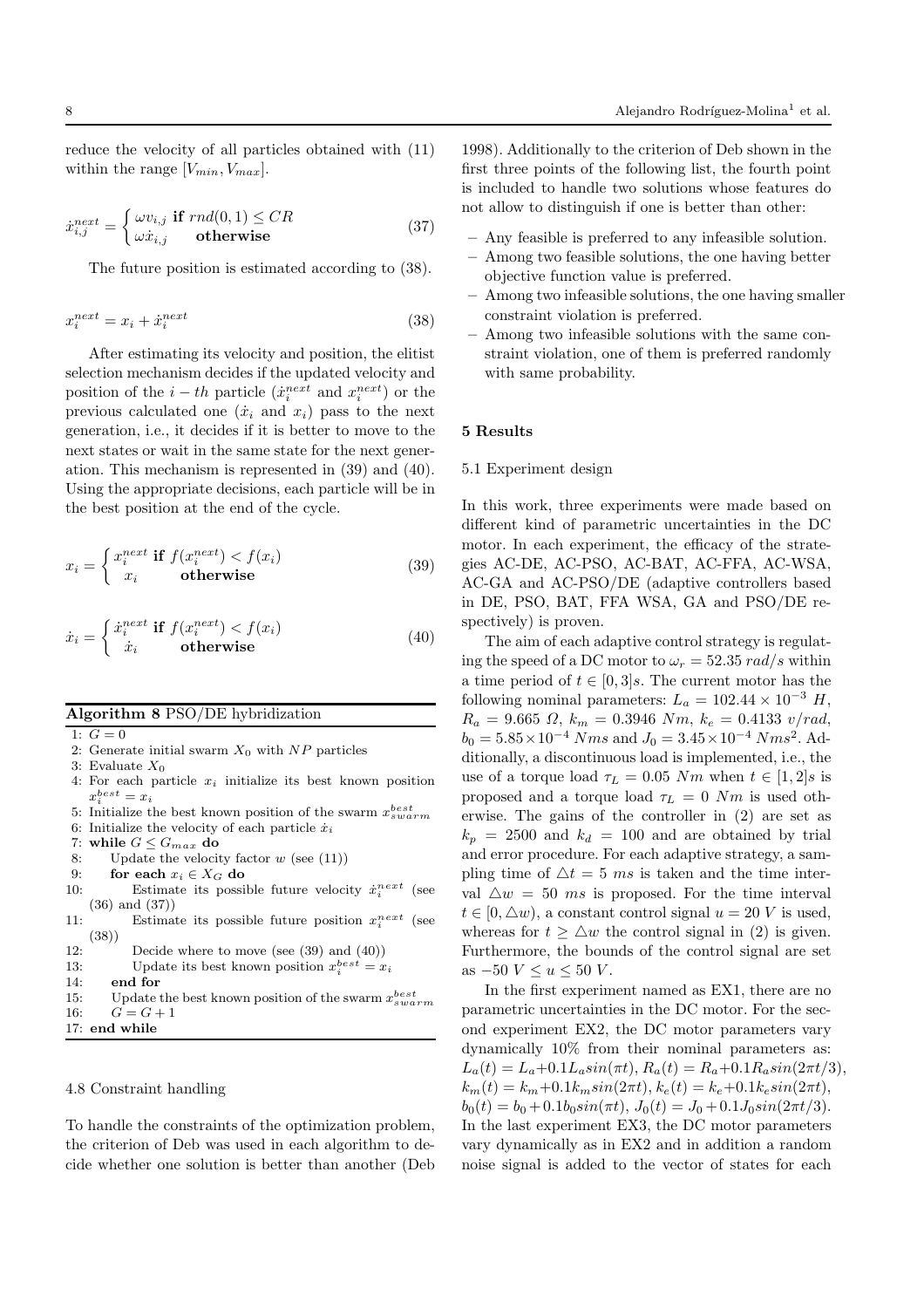sampling instant  $\Delta t$  in order to simulate the noise in the sensor signals. The noise signal has the following maximum values:  $\pm 0.01$ ,  $\pm 0.1$  and  $\pm 0.001$  for the angular position  $x_1$ , angular velocity  $x_2$  and current  $x_3$ respectively.

In order to provide a fair comparison among the different adaptive control strategies, the parameter tuning for each algorithm was made by the irace package of the statistical analysis software  $R$  (López-Ibáñez et al. 2016), using the conditions of the first experiment. Table 1 shows the obtained parameters for each algorithm. The stop criterium is the number of evaluation of the objective function. 1500 evaluations is set as the stop criterium in the adaptive control strategy based on meta-heuristic algorithms. The lower and upper bounds of the vector of design variables  $\bar{p}$  are shown in Table 2.

All experiments were performed on a PC with a 3.2 GHz i5-6500 processor. The simulations were developed using  $C_{++}$  programming language and were compiled using *Microsoft Visual C++*.

## 5.2 Discussion

This section is divided into three discussion cases named as the Case A, the Case B and the Case C. In the Case A, the comparisons of the adaptive control strategies based on the six different meta-heuristic techniques (AC-DE, AC-PSO, AC-BAT, AC-FFA, AC-WSA and AC-GA) are detailed in order to know the most reliable strategies to solve the speed regulation problem of the DC motor under parametric uncertainties. Those comparisons are related with meta-heuristic techniques reported in the literature. Then, in the Case B, the proposed AC-PSO/DE is discussed and compared to the six meta-heuristic techniques reported in the literature. For the Case C, comparisons with a robust control approach are given.

#### 5.2.1 Case A

For each experiment 100 different executions were performed. Tables 3, 4 and 5 contain the results obtained from the execution of each experiment using the different adaptive control strategies. In these tables, the standard deviation of the error velocity  $std(||e||)$ , the magnitude average for the velocity error  $\overline{||e||}$  and for the control signal  $\overline{\|u\|}$  in the time interval  $t \in [\Delta w, 3]s$ from the 100 executions are shown. The best  $(\|e\|_{best},$  $\|u\|_{best}$  and the worst  $(\|e\|_{worst}, \|u\|_{worst})$  execution with respect to the magnitude of the velocity error and the control signal are also included. In addition, the mean time to compute the simulation results in

the time period  $t \in [0,3]$ s for 100 executions is displayed in  $\overline{t_{exec}}$ , and also the convergence time of the meta-heuristic strategies to find a new control design parameter vector at each integration time  $\Delta t$  is given in  $\overline{t_{exec}}/n$ , where *n* is the number of times that the metaheuristic strategies find a new control design parameter vector in  $t \in [0, 3]$ s. Boldface is used to represent the best results for each column. Fig. 3 shows the motor speed behavior and the control signal applied at each time instant for the best run of each adaptive control strategies for the experiments EX1, EX2 and EX3.

It is observed in Table 3 that AC-DE is the controller that more effectively regulates the speed of the DC motor for the experiment EX1 when there are no uncertainties. For the experiment EX2 where the DC motor parameters are dynamical, Table 4 shows that AC-PSO is more effective to compensate uncertainties. In the last experiment EX3, where additionally a noise signal is included into the system, Table 5 shows that AC-PSO is also the best controller. Fig. 4 shows more clearly the behavior of the speed regulation error for the best execution of each controller. It can also be observed that almost all adaptive control strategies have a good performance in the DC motor speed regulation. When a torque load is introduced to the motor, the speed regulation error for all controllers does not surpass  $\pm 5\%$ of the desired speed with exception of AC-BAT, which sometimes surpasses  $\pm 10\%$ . When the torque load remains fixed or is null, the speed regulation error for all controllers with exception of AC-BAT do not surpass  $\pm 2\%$  of the desired speed.

In terms of the control signal average value  $(\overline{\Vert u \Vert})$ , it can be seen in Tables 3, 4 and 5 that all control strategies for the three experiments EX1, EX2 and EX3 have a similar energy consumption. Nevertheless, there can be noticed in  $\overline{\|u\|}_{worst}$  that in some executions of the adaptive control strategies, the consumption is more than twice the control signal average value  $||u||$ . This fact indicates that some executions of the adaptive control strategies provide violations in the maximum control signal constraint, which means that those strategies are not viable to be implemented experimentally. Based on the constraint violation of the control signal from the 100 executions, the strategies that violated such constraints in the three experiments are AC-BAT, AC-WSA and AC-GA.

To ensure that one controller works better than another, it is necessary to check the statistical validity of the results using a non-parametric test as in (Derrac et al. 2011). Tables 6, 7 and 8 show the results of the Wilcoxon test to compare all controllers by pairs. The winner between each pair of strategies is shown in boldface. Wilcoxon test was applied to the 100  $||e||$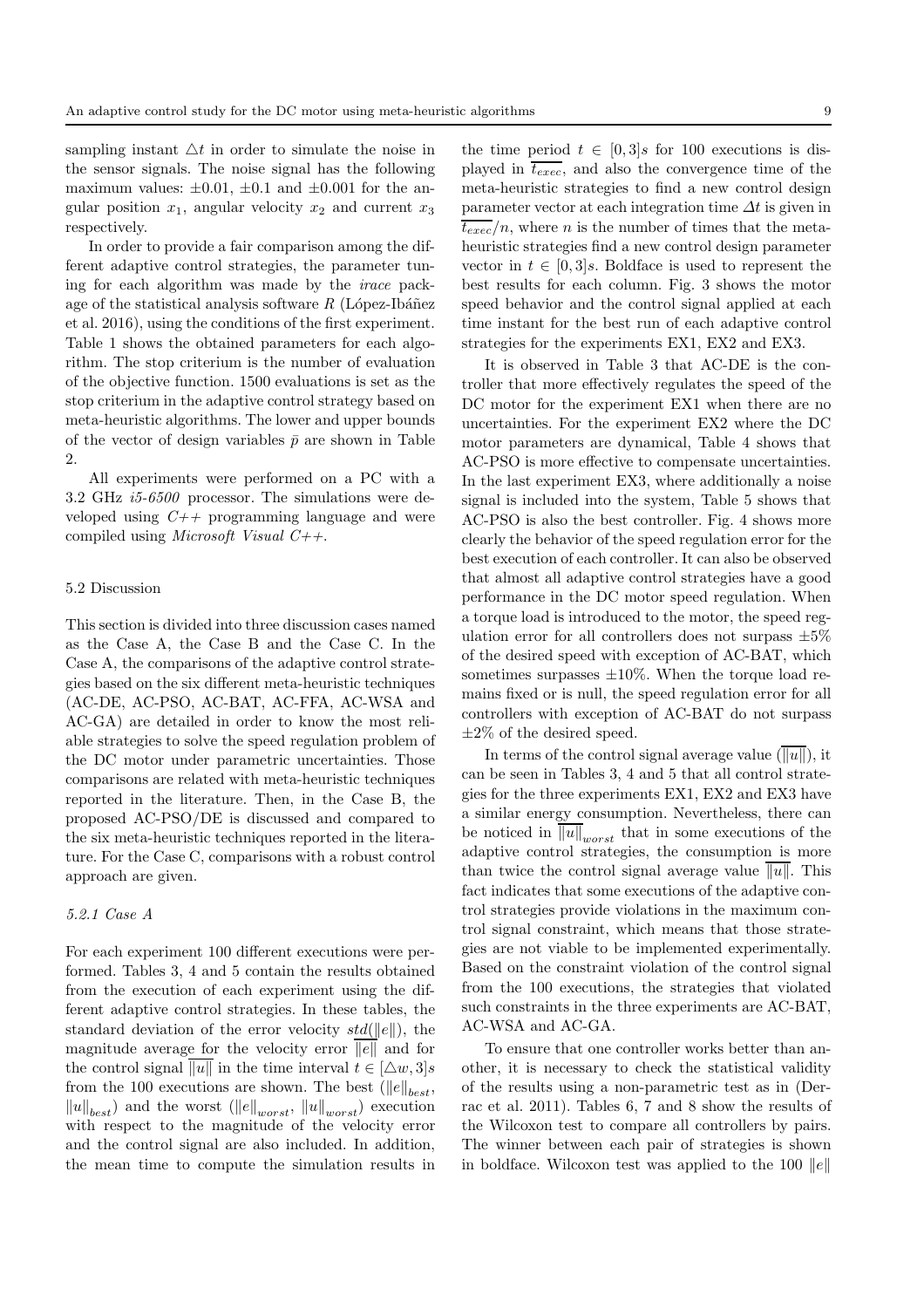| Algorithm  | Parameters                                                                             |
|------------|----------------------------------------------------------------------------------------|
| DE.        | $NP = 25, CR = 0.92, F_{min} = 0.29, F_{max} = 0.89$                                   |
| PSO.       | $NP = 25, C_1 = 0.5, C_2 = 0.4, V_{min} = -1.0, V_{max} = 0.66$                        |
| <b>BAT</b> | $NP = 25, A_0 = 0.85, r_0 = 0.12, f_{min} = 0.0, f_{max} = 1.51$                       |
| FFA        | $NP = 25, \alpha = 0.86, \beta_{min} = 0.77, \gamma = 0.15$                            |
| WSA        | $NP = 25, \ \alpha = 0.19, \ P_a = 0.68, \ s = 4.9, \ v = 1.0$                         |
| GA         | $NP = 25, CR = 0.2, F = 0.25, TS = 15$                                                 |
| PSO/DE     | $NP = 25, C_1 = 1.1, C_2 = 0.62, C_3 = 0.99, V_{min} = 0.06, V_{max} = 0.1, CR = 0.39$ |

Table 1 Algorithm parameters (obtained with *irace*).

Table 2 Bounds of design variables.

| Bound | $\bar{n}$ | $_{p_2}$ | $_{p_3}$ | $\overline{p_4}$ | $p_5$ | $p_6$  |
|-------|-----------|----------|----------|------------------|-------|--------|
| Upper |           | 1200     |          | 100              | 10    | 150    |
| Lower |           |          |          |                  |       | $-150$ |

samples of the experiments EX1, EX2 and EX3 for each controller. The statistical significance of the test was set as 5% and a two-sided alternative hypothesis was selected. The *two-sided* hypothesis establishes that two controllers have different distributions of  $||e||$ . Additionally, the rank sums  $R_+$  and  $R_-$  expose the best algorithm of a pair when the statistical significance denoted by  $p-value$  do not surpasses 5%. In Table 6, it can be observed that the distribution of  $||e||$  for AC-DE controller is different to distributions of the other controllers. In addition, the rank sums show that the elements of the samples of AC-DE surpass to almost all elements of the samples of the other controllers, so AC-DE can be considered as the best controller for speed regulation when there are no parametric uncertainties (experiment EX1), followed by the AC-FFA and AC-GA controllers. For Tables 7 and 8, which contain the results of Wilcoxon test over the samples of  $||e||$  when there are uncertainties (experiments EX2 and EX3), the AC-PSO and AC-FFA controllers showed to be the best ones (based on the rank sums). Table 9 summarizes the number of wins of each controller for every experiment based on the Wilcoxon test. The results indicate that controllers can be ordered from best to worst based on their performance as follows: AC-FFA, AC-PSO, AC-GA, AC-DE, AC-WSA and AC-BAT.

One way to observe the variations of the speed error using different adaptive control strategies is by paying attention to the rank sums of the Wilcoxon test when a controller is compared versus the worst one, which turned out to be AC-BAT (according to Table 9). Based on the information in Tables 6, 7 and 8, it is observed that in some comparisons versus AC-BAT, some strategies have a non-zero value in rank sum. This indicates that some executions of the adaptive control strategies, the error vector norm  $||e||$  is worse than the best execution of AC-BAT (see Tables 3, 4

and 5), i.e.,  $||e|| > 51.4368$ . The above means that AC-GA, AC-WSA and AC-BAT present more variation in the speed error than the other adaptive control strategies and it can also be confirmed with the value of  $std(\Vert e \Vert)$  in Tables 3, 4 and 5. The value of  $std(\Vert e \Vert)$ indicates what extent the speed error remain without changing drastically, i.e., the variation with respect to  $\overline{||e||}$ . Hence, using these criteria, AC-DE, AC-FFA and AC-PSO strategies are more reliable while AC-GA, AC-WSA and AC-BAT are not reliable.

The main objective in the dynamic optimization problem into the adaptive strategies is to track the current state vector x by the estimated state vector  $\bar{x}$ , and using such vector  $\bar{x}$  to provide the adaptive control parameters at each time interval. In Fig. 5 it is verified that the behavior of the current state vector  $x$  and the estimated state vector  $\bar{x}$  for the AC-FFA controller (which resulted to be the most invariant with respect to the speed regulation error) is similar. In addition in Fig. 6 the behavior of the adaptive control parameters  $\bar{p}$  are shown. This behavior is related with the operation of the meta-heuristic techniques, which search into a wide space for solutions that provide the major benefits for a particular problem.

On the other hand, it is an important fact to know whether the adaptive control strategies can be implemented in an embebed system. Based on the column  $\overline{t_{exec}/n}$  in Table 3, 4 and 5, only AC-FFA cannot be used in the experimental implementation due to the convergence time of the algorithm excedes the sampling time  $\Delta t = 5ms$ .

Given the statistical evidence in this work and the feasible to be experimentally implemented without violate constraints and with a computational time less than the sampling time, the AC-PSO and AC-DE are the most viable strategies to solve the speed regulation problem of the DC motor subject to parametric uncertainties. These strategies are the most effective, trustworthy and feasible for experimentally implementation, because of their capacity to regulate the motor speed with a reasonable convergence time of their algorithms.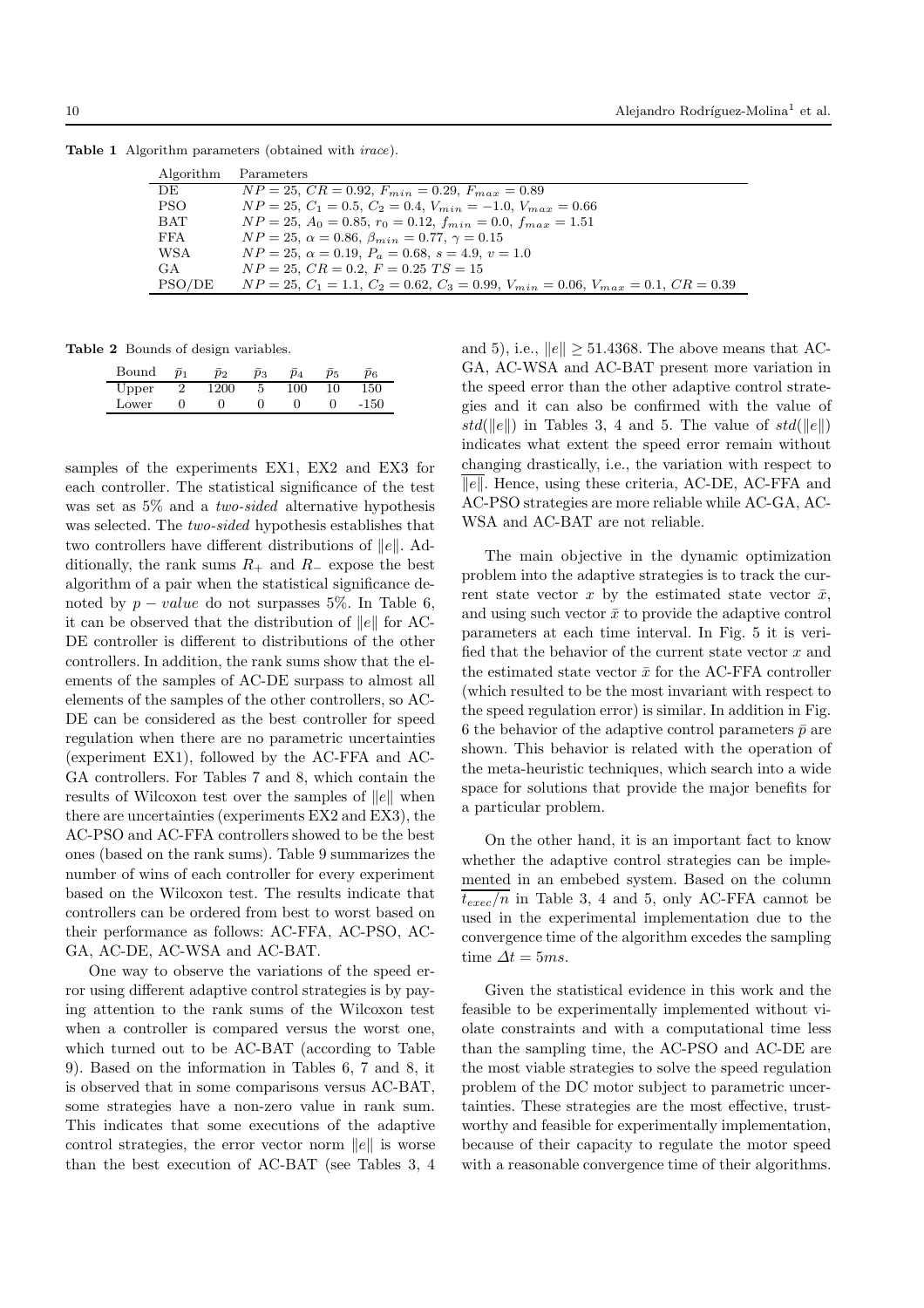# 5.2.2 Case B

The adaptive control strategy based on this PSO and DE hybridization (AC-PSO/DE) was tested over 100 independent runs under the same experiment conditions in EX1, EX2 and EX3.

The results of using AC-PSO/DE are shown in Table 10. The boldface results in Table 10 indicate the outstanding results with respect to the ones obtained from the other adaptive strategies presented in Tables 3, 4 and 5. In EX1, the AC-PSO/DE alternative has an improvement in performance with respect to AC-PSO. The AC-PSO/DE performance in EX1 is also near to the one of AC-DE which turned out to be the best alternative when there are no parametric uncertainties. For EX2 and EX3, the AC-PSO/DE alternative significantly overcomes the others according to the  $||e||$  value and its behavior is more reliable if taking into account the value of  $std(||e||)$ .

The behavior of the best run of AC-PSO/DE can be observed in Fig. 7 and its error in speed regulation is shown in Fig. 8. It must be noticed that the error signals in Fig. 8 are smoother than the error signals obtained by the other adaptive controllers displayed in Fig. 4.

To ensure that the proposed AC-PSO/DE alternative has the most promising behavior, the Wilcoxon test is also performed among AC-PSO/DE and the other alternatives for EX1, EX2 and EX3 again with a statistical significance of 5% and a two-sided alternative hypothesis. The results of the Wilcoxon test are shown in Tables 11, 12 and 13. Table 14 summarizes the overall wins of each controller including AC-PSO/DE. The results indicate that proposing AC-PSO/DE can improve the performance provided by the two best adaptive control alternatives presented in section 5.2 (AC-PSO and AC-DE) and also it is feasible to be experimentally implemented due to the convergence time of the algorithm is less than the sampling time.

### 5.2.3 Case C

Additionally to the behavioral study of the adaptive control strategy based on different meta-heuristic techniques, it is interesting to observe the differences of this approach when compared with others such as the robust control.

For this, a generalized proportional integral observer based robust controller (RC-GPI) that works for a widely class of non-linear systems (Sira-Ramirez et al. 2011) is implemented to perform comparisons.

Table 15 shows the results of using the RC-GPI for the experiments EX1, EX2 and EX3. The values

of  $||e||$  and  $||u||$  are obtained in the time interval  $t \in$  $[\triangle w, 3]$ s for a fair comparison. As it can be noticed, the proposed adaptive control strategy based on different meta-heuristic techniques overcomes the performance of the GPI-RC when comparing the  $||e||_{worst}$  values in Tables 3, 4, 5 and 10 with the  $||e||$  values of the GPI-RC in Table 15.

Fig. 9 shows the behavior of the RC-GPI and Fig. 10 shows at close range of the speed regulation error. In Figs. 9 and 10, the convergence of the motor speed to the reference signal is slower than the proposed adaptive control strategy. It also can be noticed in Figs. 9 and 10 that the RC-GPI present some difficulties when there are some noise in the motor states (EX3) and then the error has some oscillations proportional to the magnitude of the noise unlike the proposal.

### 6 Conclusion and future work

The study of different optimization meta-heuristic techniques in the adaptive control, shows the qualities of each technique in solving the problem of on-line parameter estimation of a DC motor subject to parametric uncertainties. Among the analyzed qualities are the accuracy in speed regulation, the energy consumption, the invariability with respect to error and the computational time required for each technique. The simulation results show that AC-PSO and AC-DE are the most promising adaptive strategies.

Based on the obtained statistical results, a hybridization of the most promising meta-heuristic techniques is proposed and used in the adaptive control strategy. This alternative named as AC-PSO/DE has a significant performance improvement with respect to the most promising adaptive strategies (AC-PSO and AC-DE) in the speed regulation of the DC motor.

The parameter setting of each meta-heuristic technique is a crucial task whether it is intended to get appropriate solutions of an on-line optimization problem. When tuning algorithms for control tasks, it must attempted to maintain a balance between their search ability and their convergence time, so that they can obtain good solutions that fits the time constraint of the control system. If these parameters are not set correctly, the result could be an unpredictable behavior of the algorithm, with slow or premature convergence, which ultimately results in an untrustworthy behavior of the adaptive control strategy. For the above reason, the parameter tuning of each algorithm was carried out using iterative methods provided by the irace package of  $R$  software.

With the information obtained in the present work, it was observed a good estimation of the current state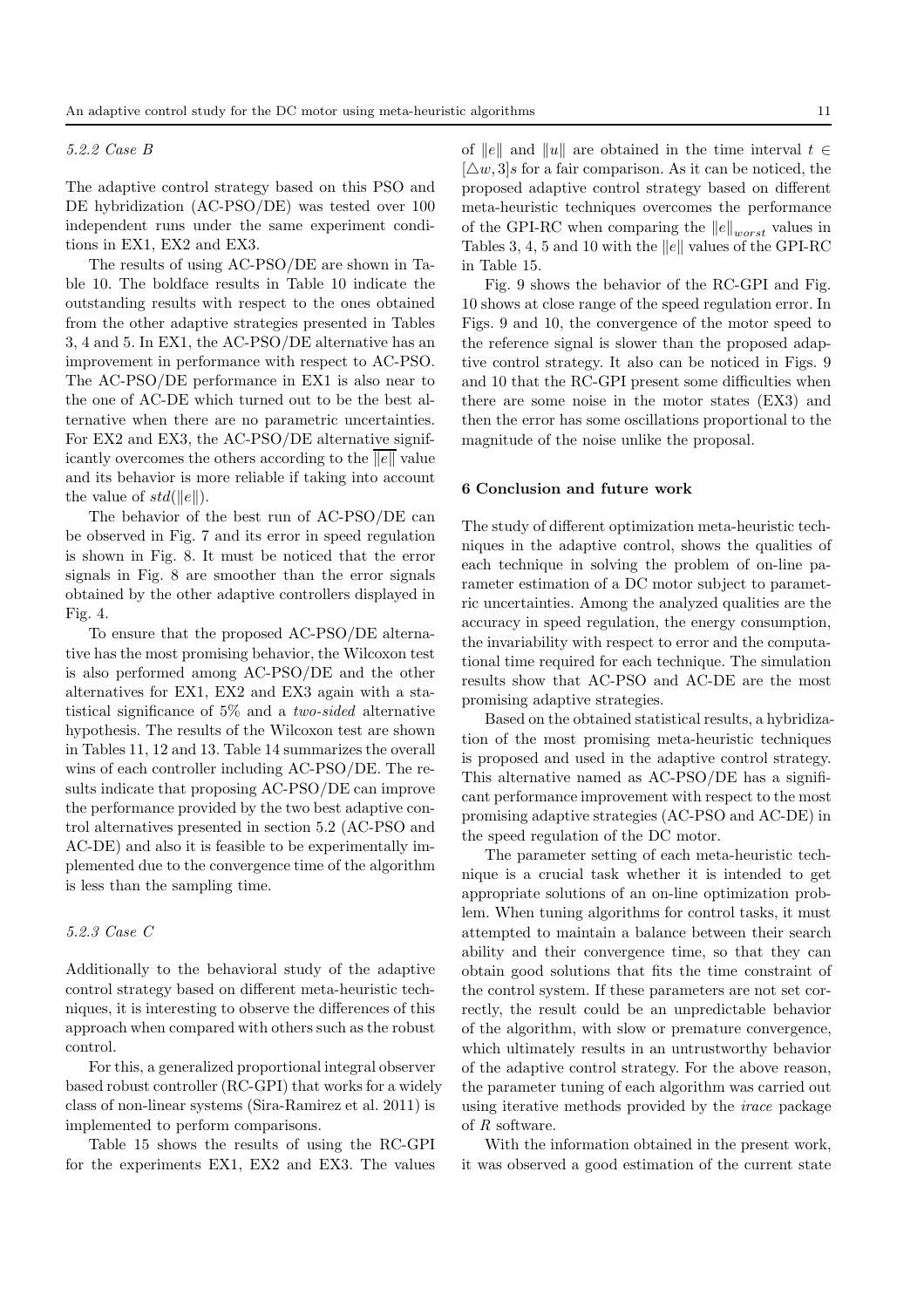vectors, even with differences between the current motor parameters and the estimated ones. While it is true that the current motor parameter values in the control system minimize the error, there are also different control parameter settings that provide minimum values of the objective function. This way of conceiving the optimization problem has the advantage of not only compensate the uncertainties in the DC motor parameters, but also uncertainties caused by external agents such as noise signals.

Additionally, some comparisons with a robust control approach are performed and reveals that the proposed adaptive control strategy based in different metaheuristic techniques presents some advantages in the velocity regulation problem under dynamic and discontinuous uncertainties.

As a future work, the adaptive control strategy based on a multi-objective problem will be considered in order to manage the trade-off between the error and the energy consumption.

Acknowledgements The authors acknowledge the support of the Secretaría de Investigación y Posgrado (SIP) under the projects 20170783 and 20161030, and of the Consejo Nacional de Ciencia y Tecnología (CONACyT) under the project 281728.

#### Compliance with Ethical Standards

Funding: This study was funded by SIP (grant numbers 20170783 and 20161030) and by CONACyT (grant number 281728).

Conflict of interest: The authors declare that they have no conflict of interest.

Ethical approval: This article does not contain any studies with human participants or animals performed by any of the authors.

## References

- Ahn K, Truong D (2009) Online tuning fuzzy PID controller using robust extended kalman filter. Journal of Process Control 19(6):1011 – 1023
- Bitar Z, Sandouk A, Jabi SA (2015) Testing the performances of dc series motor used in electric car. Energy Procedia 74:148 – 159
- Dasgupta D, McGregor D (1992) Non-stationary function optimization using the structured genetic algorithm. In: In Proceedings of Parallel Problem Solving from Nature II, PPSN-2, pp 145–154
- Deb K (1998) An efficient constraint handling method for genetic algorithms. In: Computer Methods in Applied Mechanics and Engineering, pp 311–338
- Derrac J, García S, Molina D, Herrera F (2011) A practical tutorial on the use of nonparametric statistical tests as a methodology for comparing evolutionary and swarm intelligence algorithms. Swarm and Evolutionary Computation  $1(1):3 - 18$
- Fister D, Jr IF, Fister I, Šafarič R (2016) Parameter tuning of PID controller with reactive nature-inspired algorithms. Robotics and Autonomous Systems 84:64 – 75
- Hashem Zadeh SM, Khorashadizadeh S, Fateh MM, Hadadzarif M (2016) Optimal sliding mode control of a robot manipulator under uncertainty using pso. Nonlinear Dynamics 84(4):2227–2239
- Kennedy J, Eberhart R (1995) Particle swarm optimization. In: Proceedings of IEEE International Conference on Neural Networks (1995), p 1942–1948
- Kim KH, Baik IC, Chung SK, Youn MJ (1997) Robust speed control of brushless dc motor using adaptive input-output linearisation technique. IEE Proceedings - Electric Power Applications 144(6):469–475
- Kwan C, Lewis F, Yeung K (1996) Adaptive control of induction motors without flux measurements. Automatica  $32(6):903 - 908$
- Landau I, Lozano R, M'Saad M (2011) Adaptive Control: Algorithms, Analysis and Applications. Springer Science+Business Media, New York, NY, USA
- Le TD, Kang H, Suh Y, Ro Y (2013) An online self-gain tuning method using neural networks for nonlinear PD computed torque controller of a 2-dof parallel manipulator. Neurocomputing 116:53 – 61
- Li Y, Tong S, Li T (2013) Adaptive fuzzy output feedback control for a single-link flexible robot manipulator driven DC motor via backstepping. Nonlinear Analysis: Real World Applications  $14(1):483 - 494$
- Lin F, Shieh H, Shyu K, Huang P (2004) On-line gain-tuning IP controller using real-coded genetic algorithm. Electric Power Systems Research 72(2):157 – 169
- Linares-Flores J, Barahona-Avalos JL, Sira-Ramirez H, Contreras-Ordaz MA (2012) Robust passivity-based control of a buck-boost-converter/dc-motor system: An active disturbance rejection approach. IEEE Transactions on Industry Applications 48(6):2362–2371
- Liu K, Yao Y (2016) Robust Control: Theory and Applications. Wiley
- López-Ibáñez M, Dubois-Lacoste J, Cáceres LP, Birattari M, Stützle T (2016) The irace package: Iterated racing for automatic algorithm configuration. Operations Research Perspectives 3:43 – 58
- Mao J, Tachikawa H, Shimokohbe A (2003) Precision positioning of a dc-motor-driven aerostatic slide system. Precision Engineering  $27(1):32 - 41$
- Mezura-Montes E, Coello CAC (2011) Constraint-handling in nature-inspired numerical optimization: Past, present and future. Swarm and Evolutionary Computation 1(4):173 – 194
- Michalewicz Z (1995) Genetic algorithms, numerical optimization and constraints. In: Proceedings of the Sixth International Conference on Genetic Algorithms, pp 151– 158
- Michalewicz Z, Logan T, Swaminathan S (1994) Evolutionary operators for continuous convex parameter space. In: Proceedings of Third Annual Conference on Evolutionary Programming, p 84–97
- Mishra P, Kumar V, Rana K (2015) An online tuned novel nonlinear PI controller for stiction compensation in pneumatic control valves. ISA Transactions 58:434 – 445
- Mori N, Kita H (2000) Genetic algorithms for adaptation to dynamic environments - a survey. In: Industrial Electronics Society, 2000. IECON 2000. 26th Annual Confjerence of the IEEE, vol 4, pp 2947–2952
- Orozco RG, Jimenez EI, Jimenez-Lizarraga M (2012) Comparative study of the speed robust control of a dc motor.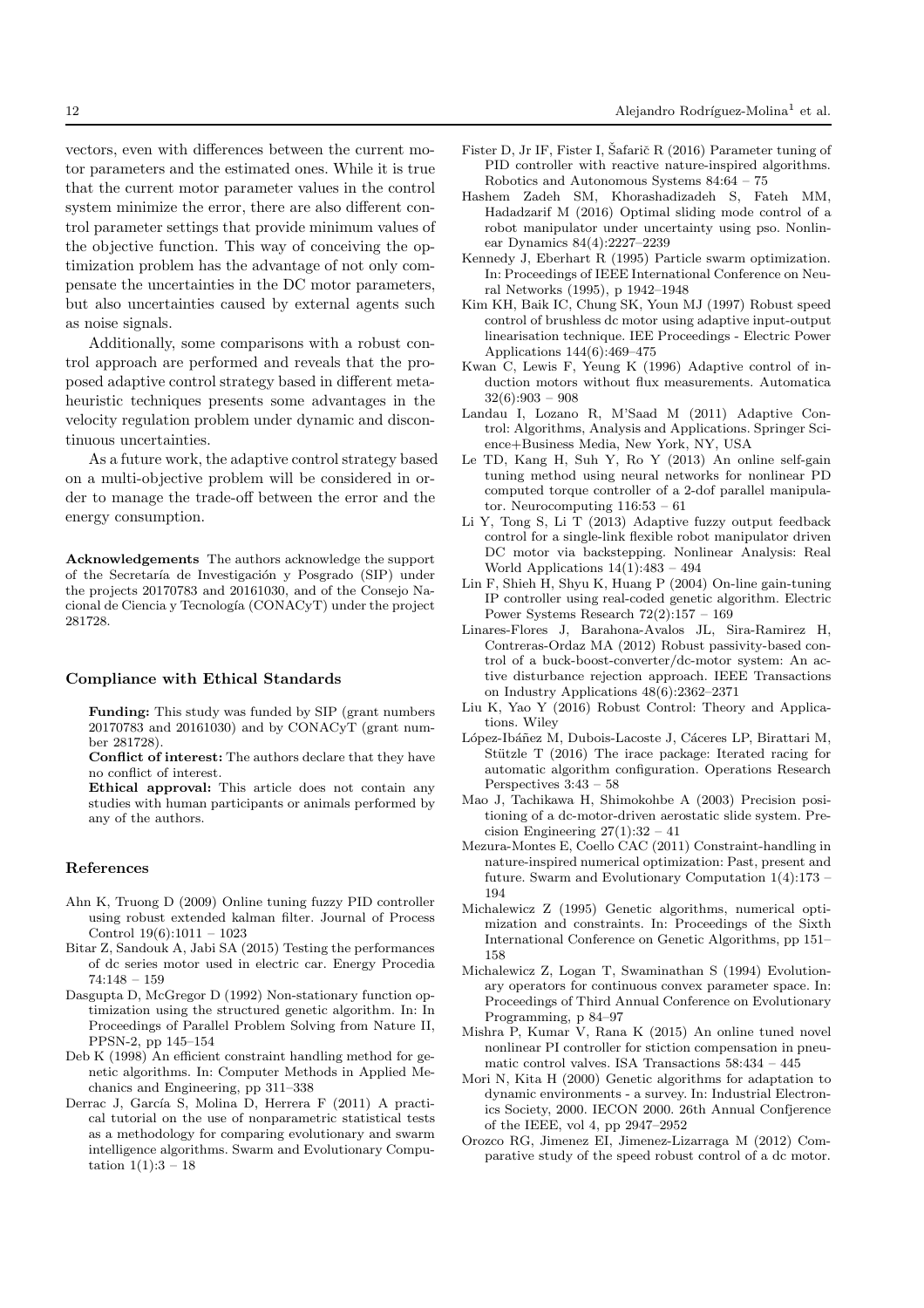

Fig. 3 Performance of adaptive controllers based on different meta-heuristic techniques in the speed regulation for the DC motor in experiments EX1, EX2 and EX3.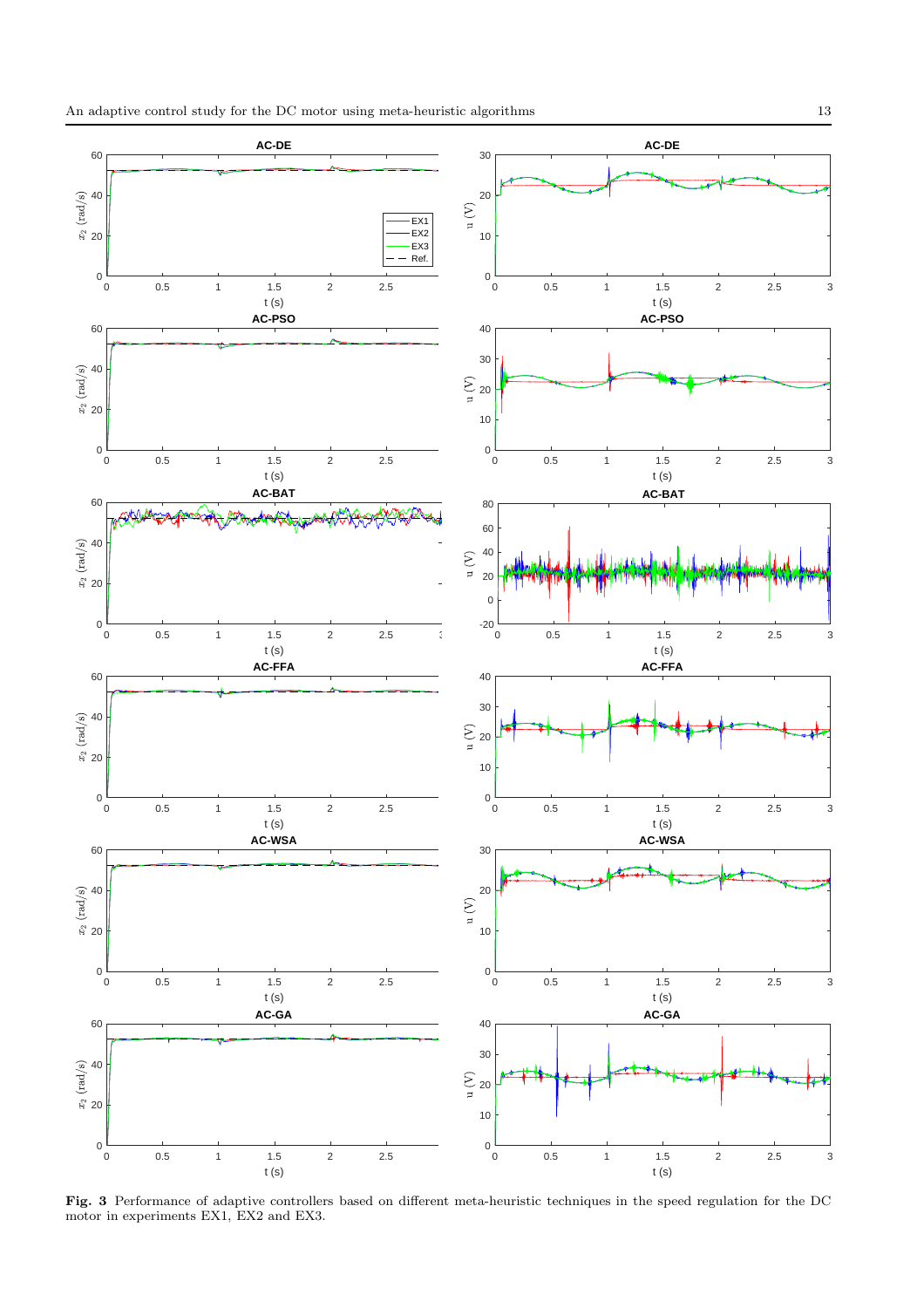| Controller | $  e  _{best}$ | $\left\ e\right\ _{worst}$ | $\ e\ $ | $std(\ e\ )$ | $  u  _{best}$ | $  u  _{worst}$ | u        | $t_{exec}(s)$ | $t_{exec}/n(s)$ |
|------------|----------------|----------------------------|---------|--------------|----------------|-----------------|----------|---------------|-----------------|
| $AC-DE$    | 7.8592         | 13.3111                    | 9.7884  | 0.9069       | 555.7000       | 556.0960        | 555.6708 | 1.3204        | 0.0022          |
| AC-PSO     | 9.3721         | 22.4361                    | 14.7825 | 3.0443       | 556.0610       | 557.8100        | 556.4355 | 1.1589        | 0.0020          |
| $AC-BAT$   | 51.4368        | 194.6410                   | 74.9646 | 15.7524      | 568.1670       | 1138.1700       | 581.1571 | 2.1191        | 0.0036          |
| $AC$ -FFA  | 7.7906         | 18.7228                    | 11.6178 | 2.3380       | 555.7100       | 556.9890        | 555.8016 | 4.0855        | 0.0069          |
| AC-WSA     | 9.2605         | 253.5490                   | 19.0906 | 28.5732      | 555.8710       | 1399.5600       | 578.4469 | 2.6772        | 0.0045          |
| $AC$ -GA   | 7.5284         | 194.6360                   | 16.3826 | 21.7629      | 555.7310       | 1076.1900       | 565.2337 | l.6688        | 0.0028          |

Table 3 Results of the regulation problem considering the experiment EX1 i.e., static DC motor parameters.

Table 4 Results of the regulation problem considering the experiment EX2 i.e., dynamic DC motor parameters.

| Controller | $\left\ e\right\ _{best}$ | $\left\Vert e\right\Vert _{worst}$ | $\ e\ $ | std(  e  ) | $  u  _{best}$ | $  u  _{worst}$ | u        | $t_{exec}(s)$ | $t_{exec}/n(s)$ |
|------------|---------------------------|------------------------------------|---------|------------|----------------|-----------------|----------|---------------|-----------------|
| $AC-DE$    | 14.2482                   | 21.3301                            | 16.8103 | 1.3608     | 556.8310       | 556.2540        | 556.9652 | 1.3487        | 0.0023          |
| $AC-PSO$   | 12.5794                   | 21.2095                            | 14.8619 | .8995      | 556.9260       | 559.2760        | 557.8749 | 1.1040        | 0.0019          |
| $AC-BAT$   | 55.4770                   | 125.9430                           | 78.7608 | 13.8810    | 569.6160       | 831.3740        | 577.3526 | 2.2710        | 0.0039          |
| $AC$ -FFA  | 12.1161                   | 19.5922                            | 15.1051 | 1.5246     | 557.5290       | 556.9910        | 557.1327 | 3.9670        | 0.0067          |
| AC-WSA     | 14.2502                   | 1506.0500                          | 36.8529 | 152.9521   | 557.8190       | 8101.6000       | 653.8842 | 2.6936        | 0.0046          |
| $AC-GA$    | 13.0528                   | 92.5447                            | 17.9173 | 9.4084     | 557.5710       | 693.0750        | 560.1773 | 1.6606        | 0.0028          |

Table 5 Results of the regulation problem considering the experiment EX3 i.e., dynamic DC motor parameters and noise.

| Controller | $\left\ e\right\ _{best}$ | $  e  _{worst}$ | $\ e\ $ | std(  e  ) | $  u  _{best}$ | $  u  _{worst}$ | u        | $t_{exec}(s)$ | $t_{exec}/n(s)$ |
|------------|---------------------------|-----------------|---------|------------|----------------|-----------------|----------|---------------|-----------------|
| $AC-DE$    | 14.8856                   | 21.3003         | 16.7840 | 1.1851     | 556.9250       | 555.9230        | 556.9366 | 1.3131        | 0.0022          |
| AC-PSO     | 11.8634                   | 23.7810         | 14.9437 | 2.0950     | 557.0500       | 560.7820        | 557.6454 | 1.1438        | 0.0019          |
| $AC-BAT$   | 58.1029                   | 127.2550        | 80.4205 | 12.5628    | 569.0190       | 661.9910        | 573.1904 | 2.2557        | 0.0038          |
| $AC$ -FFA  | 12.3510                   | 22.8277         | 15.6198 | 2.1701     | 557.7670       | 556.0330        | 557.1785 | 4.0406        | 0.0069          |
| AC-WSA     | 14.0450                   | 710.0560        | 25.6302 | 69.9167    | 557.4980       | 4866.6600       | 604.3889 | 2.8748        | 0.0049          |
| $AC-GA$    | 13.5486                   | 96.3305         | 18.6915 | 11.3825    | 557.7490       | 707.7740        | 560.5306 | 1.6776        | 0.0028          |

Table 6 Results of Wilcoxon test for EX1.

| Wilcoxon test           | $R_{-}$ | $R_{+}$ | $p-value$ |
|-------------------------|---------|---------|-----------|
| $AC-DE$ vs $AC-PSO$     | 7       | 5043    | < 0.0001  |
| <b>AC-DE</b> vs AC-BAT  | 0       | 5050    | < 0.0001  |
| <b>AC-DE</b> vs AC-FFA  | 718     | 4332    | < 0.0001  |
| <b>AC-DE</b> vs AC-WSA  | 28      | 5022    | < 0.0001  |
| $AC-DE$ vs $AC-GA$      | 596     | 4454    | < 0.0001  |
| $AC-PSO$ vs $AC-BAT$    | 0       | 5050    | < 0.0001  |
| $AC-PSO$ vs $AC-FFA$    | 4426    | 624     | < 0.0001  |
| AC-PSO vs AC-WSA        | 2823    | 2227    | 0.1332    |
| $AC-PSO$ vs $AC-GA$     | 3721    | 1329    | < 0.0001  |
| AC-BAT vs <b>AC-FFA</b> | 5050    | 0       | < 0.0001  |
| AC-BAT vs <b>AC-WSA</b> | 4868    | 182     | < 0.0001  |
| $AC-BAT$ vs $AC-CA$     | 4949    | 101     | < 0.0001  |
| <b>AC-FFA</b> vs AC-WSA | 854     | 4196    | < 0.0001  |
| AC-FFA vs AC-GA         | 1999    | 3051    | 0.1933    |
| $AC-WSA$ vs $AC-GA$     | 3387    | 1663    | 0.0002    |

In: World Automation Congress 2012, pp 1–6

- Price K, Storn RM, Lampinen JA (2005) Differential Evolution: A Practical Approach to Global Optimization (Natural Computing Series). Springer-Verlag New York, Inc., Secaucus, NJ, USA
- Raslavičius L, Keršys A, Makaras R (2017) Management of hybrid powertrain dynamics and energy consumption for 2wd, 4wd, and HMMWV vehicles. Renewable and Sustainable Energy Reviews 68, Part 1:380 – 396
- Reeves CB, Sons (1993) Modern Heuristic Techniques for Combinatorial Problems, vol 1, 1st edn. Wiley

Table 7 Results of Wilcoxon test for EX2.

| Wilcoxon test           | R.   | $R_{+}$ | $p-value$ |
|-------------------------|------|---------|-----------|
| $AC-DE$ vs $AC-PSO$     | 4434 | 616     | < 0.0001  |
| <b>AC-DE</b> vs AC-BAT  | 0    | 5050    | < 0.0001  |
| AC-DE vs <b>AC-FFA</b>  | 4511 | 539     | < 0.0001  |
| AC-DE vs AC-WSA         | 1758 | 3292    | 0.1332    |
| $AC-DE$ vs $AC-GA$      | 2977 | 2073    | 0.0120    |
| <b>AC-PSO</b> vs AC-BAT | 0    | 5050    | < 0.0001  |
| $AC-PSO$ vs $AC-FFA$    | 2046 | 3004    | 0.0352    |
| <b>AC-PSO</b> vs AC-WSA | 459  | 4591    | < 0.0001  |
| $AC-PSO$ vs $AC-GA$     | 1087 | 3963    | < 0.0001  |
| $AC-BAT$ vs $AC-FFA$    | 5050 | 0       | < 0.0001  |
| AC-BAT vs <b>AC-WSA</b> | 4851 | 199     | < 0.0001  |
| $AC-BAT$ vs $AC-GA$     | 5049 | 1       | < 0.0001  |
| $AC$ -FFA $vs$ AC-WSA   | 412  | 4638    | < 0.0001  |
| $AC$ -FFA vs $AC$ -GA   | 1309 | 3741    | 0.0004    |
| AC-WSA vs <b>AC-GA</b>  | 3390 | 1660    | 0.0009    |

- Shi Y, Eberhart R (1998) A modified particle swarm optimizer. In: 1998 IEEE International Conference on Evolutionary Computation Proceedings. IEEE World Congress on Computational Intelligence, pp 69–73
- Sira-Ramirez H, Luviano-Juárez A, Cortés-Romero J (2011) Control lineal robusto de sistemas no lineales diferencialmente planos. Revista Iberoamericana de Automática e Informática Industrial RIAI  $8(1):14 - 28$
- Sivanandam SN, Deepa SN (2007) Introduction to Genetic Algorithms, 1st edn. Springer Publishing Company, Incorporated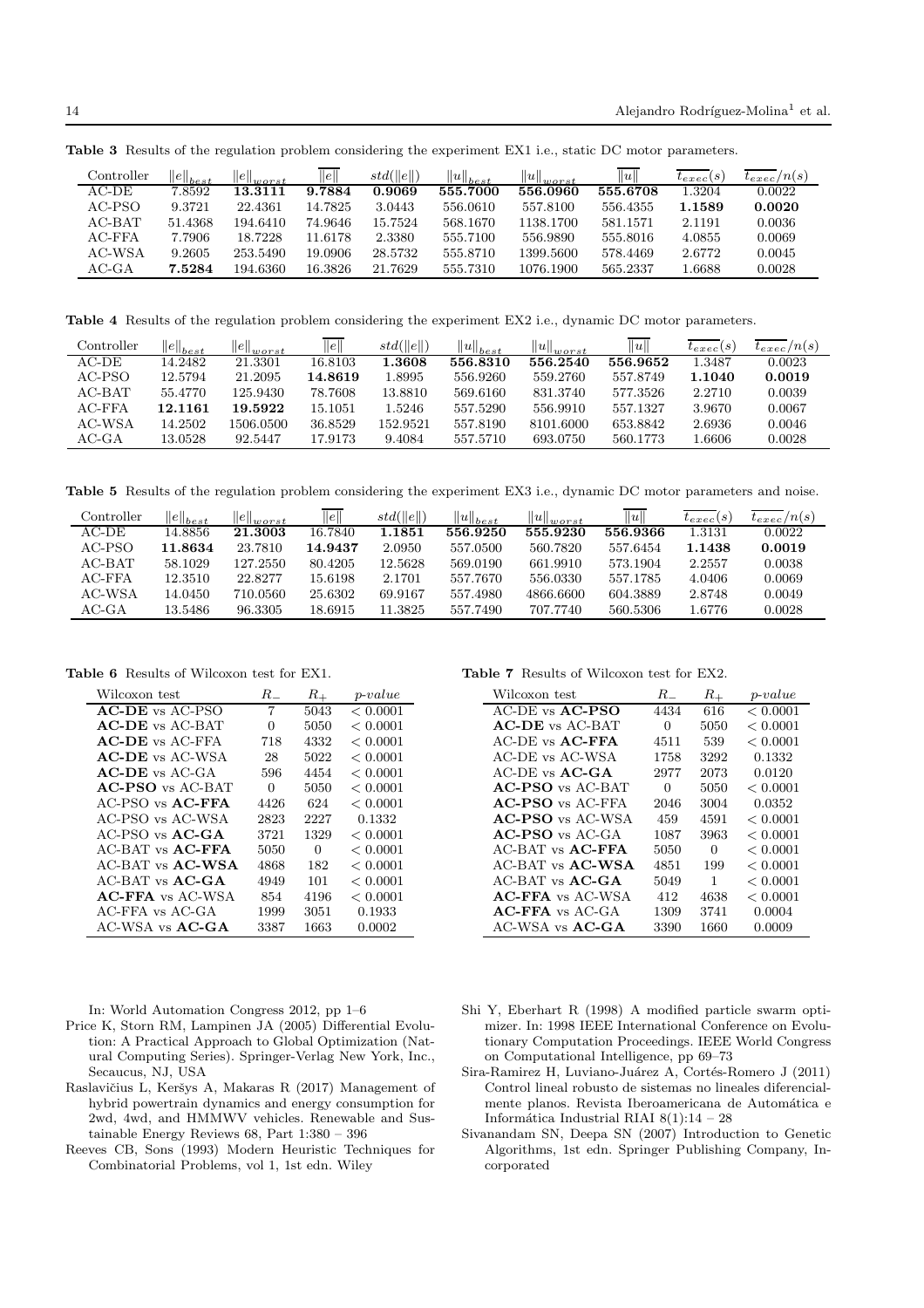

Fig. 4 Error behavior of the adaptive controllers based on different meta-heuristic techniques in the speed regulation of DC motor, when  $t \geq \Delta w$  for experiments EX1, EX2 and EX3. AC-DE, AC-FFA and AC-PSO show to be the best controllers for experiments EX1, EX2 and EX3 respectively

Table 8 Results of Wilcoxon test for EX3.

| Wilcoxon test          | $R_{-}$ | $R_{+}$ | $p-value$ |
|------------------------|---------|---------|-----------|
| $AC-DE$ vs $AC-PSO$    | 4381    | 669     | < 0.0001  |
| <b>AC-DE</b> vs AC-BAT | 0       | 5050    | < 0.0001  |
| AC-DE vs <b>AC-FFA</b> | 3842    | 1208    | < 0.0001  |
| $AC-DE$ vs $AC-WSA$    | 1635    | 3415    | 0.0120    |
| $AC-DE$ vs $AC-GA$     | 2897    | 2153    | 0.0210    |
| $AC-PSO$ vs $AC-BAT$   | 0       | 5050    | < 0.0001  |
| AC-PSO vs AC-FFA       | 1763    | 3287    | 0.0569    |
| $AC-PSO$ vs $AC-WSA$   | 479     | 4571    | < 0.0001  |
| $AC-PSO$ vs $AC-GA$    | 923     | 4127    | < 0.0001  |
| $AC-BAT$ vs $AC-FFA$   | 5050    | 0       | < 0.0001  |
| $AC-BAT$ vs $AC-WSA$   | 4949    | 101     | < 0.0001  |
| $AC-BAT$ vs $AC-CA$    | 5045    | 5       | < 0.0001  |
| $AC$ -FFA vs $AC$ -WSA | 760     | 4290    | < 0.0001  |
| $AC$ -FFA vs $AC$ -GA  | 1579    | 3471    | 0.0066    |
| $AC-WSA$ vs $AC-CA$    | 3380    | 1670    | 0.0009    |

Slotine JE, Li W (1991) Applied Nonlinear Control, vol 1, 1st edn. Prentice-Hall

- Song Q, Jia C (2016) Robust speed controller design for permanent magnet synchronous motor drives based on sliding mode control. Energy Procedia 88:867 – 873
- Tang R, Fong S, Yang XS, Deb S (2012) Wolf search algorithm with ephemeral memory. In: Digital Information Management (ICDIM), 2012 Seventh International Conference on, pp 165–172
- Villarreal-Cervantes MG, Alvarez-Gallegos J (2016) Off-line PID control tuning for a planar parallel robot using DE variants. Expert Systems with Applications 64:444 – 454
- Xu X, Liu J, Li H, Jiang M (2016) Capacity-oriented passenger flow control under uncertain demand: Algorithm development and real-world case study. Transportation Research Part E: Logistics and Transportation Review 87:130 – 148
- Yang SF, Chou JH (2009) A mechatronic positioning system actuated using a micro dc-motor-driven propeller–thruster. Mechatronics 19(6):912 – 926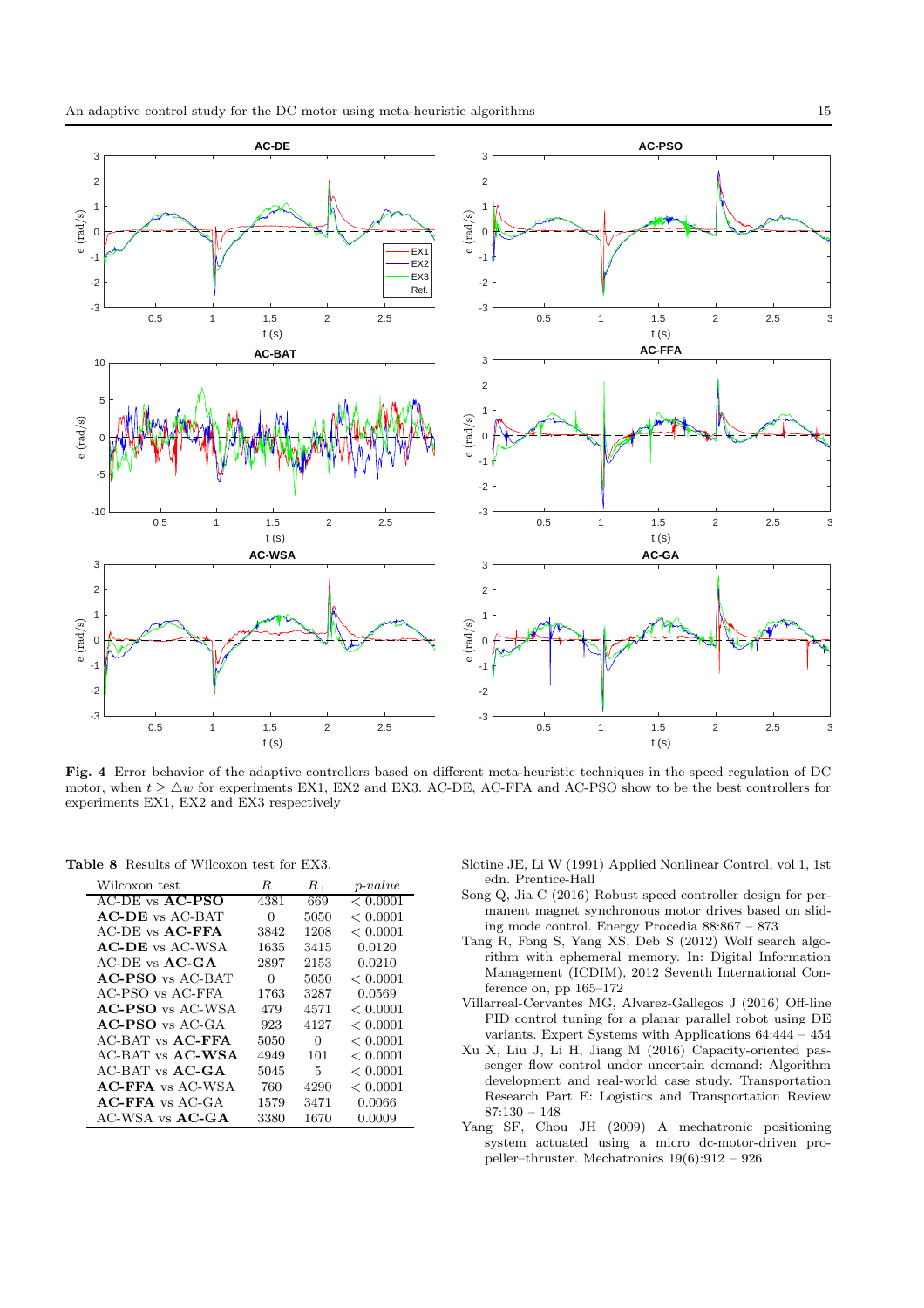| Experiment      | AC-DE | AC-PSO | AC-BAT AC-FFA AC-WSA |  | $AC-GA$ |
|-----------------|-------|--------|----------------------|--|---------|
|                 |       |        |                      |  |         |
| EX <sub>2</sub> |       |        |                      |  |         |
| EX3             |       |        |                      |  |         |
| Totai           |       |        |                      |  |         |

Table 9 Wins of each controller according to Wilcoxon test.

Table 10 Results of the regulation problem by using the AC-PSO/DE alternative.

| Experiment   | $  e  _{best}$ | $  e  _{worst}$ | $\ e\ $ | std(  e  ) | $  u  _{best}$ | $  u  _{worst}$ | $\ u\ $  | $t_{exec}(s)$ | $t_{exec}/n(s)$ |
|--------------|----------------|-----------------|---------|------------|----------------|-----------------|----------|---------------|-----------------|
|              | 9.5292         | 16.5754         | 12.0754 | .3076      | 555.3320       | 556.8170        | 555.9418 | .5613         | 0.0027          |
| $_{\rm EX2}$ | 11.9610        | 21.4727         | 14.1146 | 1.2366     | 557.6340       | 562.3800        | 557.2886 | .5338         | 0.0026          |
| EX3          | 11.3433        | 19.0645         | 13.8674 | 0.8415     | 558.1310       | 556.9860        | 557.2309 | .6255         | $\,0.0028\,$    |



Fig. 5 Behavior of estimated state vector  $\bar{x}$  of the DC motor for AC-FFA controller, when  $t \geq \Delta w$  for experiment EX3.

Table 11 Results of Wilcoxon test for EX1 including the AC-PSO/DE alternative.

| Wilcoxon test              | $R_{-}$ | $R_{\pm}$ | $p-value$ |
|----------------------------|---------|-----------|-----------|
| <b>AC-DE</b> vs AC-PSO/DE  | 132.5   | 4917.5    | < 0.0001  |
| AC-PSO vs AC-PSO/DE        | 4392    | 658       | < 0.0001  |
| AC-BAT vs AC-PSO/DE        | 5050    | $\theta$  | < 0.0001  |
| <b>AC-FFA</b> vs AC-PSO/DE | 1919    | 3131      | 0.0209    |
| AC-WSA vs AC-PSO/DE        | 3966    | 1084      | 0.0008    |
| AC-GA vs AC-PSO/DE         | 2526    | 2524      | 0.6173    |

|  |                        |  |  | <b>Table 12</b> Results of Wilcoxon test for EX2 including the |  |
|--|------------------------|--|--|----------------------------------------------------------------|--|
|  | AC-PSO/DE alternative. |  |  |                                                                |  |

| Wilcoxon test       | $R_{-}$ | $R_{\rm \perp}$ | $p-value$ |
|---------------------|---------|-----------------|-----------|
| AC-DE vs AC-PSO/DE  | 4957    | 93              | < 0.0001  |
| AC-PSO vs AC-PSO/DE | 3349    | 1701            | 0.0569    |
| AC-BAT vs AC-PSO/DE | 5050    | $\theta$        | < 0.0001  |
| AC-FFA vs AC-PSO/DE | 3965    | 1355            | < 0.0001  |
| AC-WSA vs AC-PSO/DE | 5014    | 36              | < 0.0001  |
| AC-GA vs AC-PSO/DE  | 4694    | 356             | < 0.0001  |

- Yang XS (2009) Firefly Algorithms for Multimodal Optimization, Springer Berlin Heidelberg, Berlin, Heidelberg, pp 169–178
- Yang XS (2010) A New Metaheuristic Bat-Inspired Algorithm, Springer Berlin Heidelberg, Berlin, Heidelberg, pp 65–74
- Yavuz H, Stallard TJ, McCabe AP, Aggidis GA (2012) Determination of optimal parameters for a hydraulic power take-off unit of a wave energy converter in regular waves. Proceedings of the Institution of Mechanical Engineers, Part A: Journal of Power and Energy 226:98–111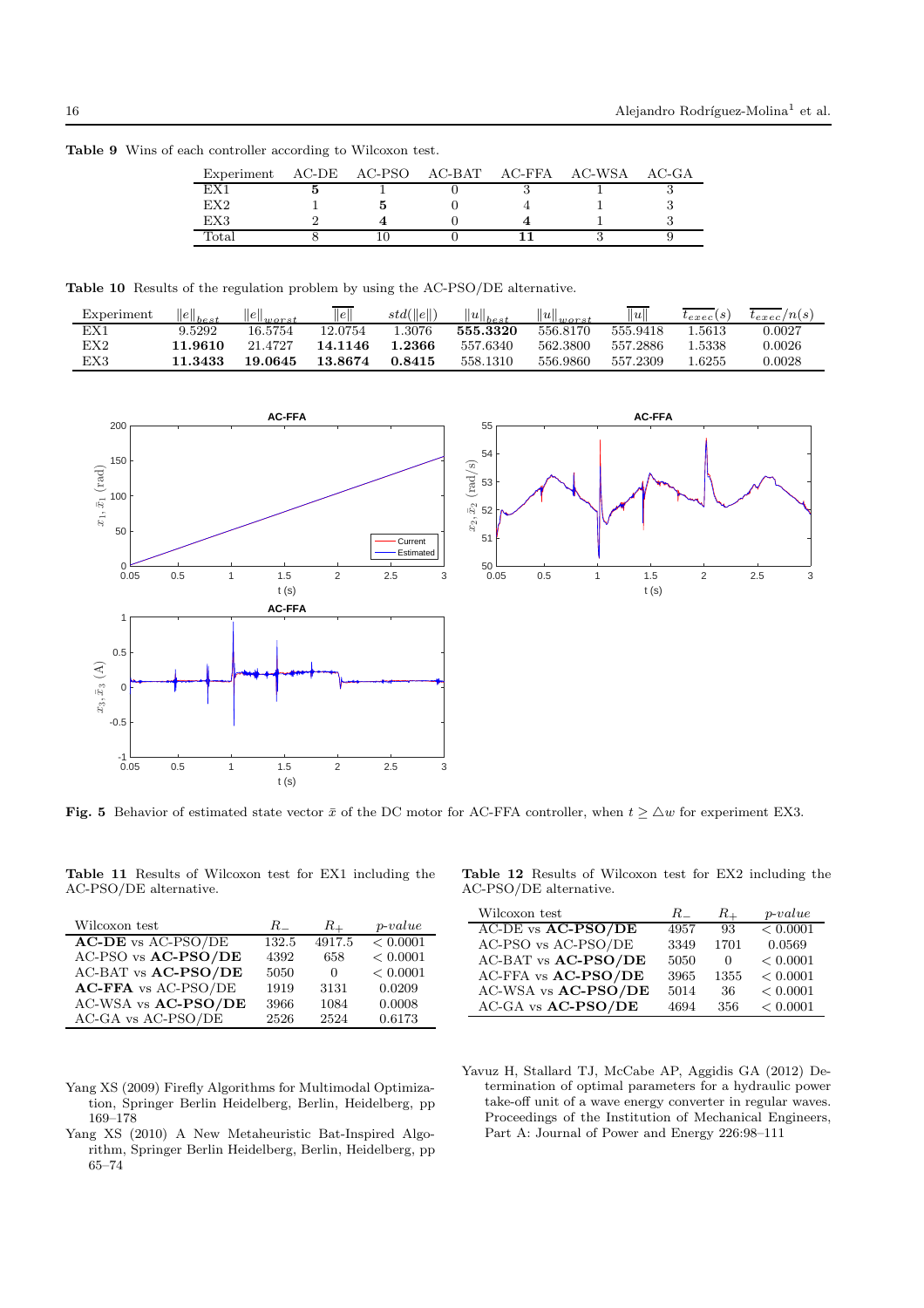

Fig. 6 Behavior of estimated parameters  $\bar{p}$  of the DC motor for AC-FFA controller, when  $t \geq \Delta w$  for experiment EX3. The solid line indicates the behavior of p and dots are the values of  $\bar{p}$  for each instant  $\Delta t$ .



Fig. 7 Performance of adaptive controllers based on PSO/DE hybridization in the speed regulation for the DC motor in experiments EX1, EX2 and EX3.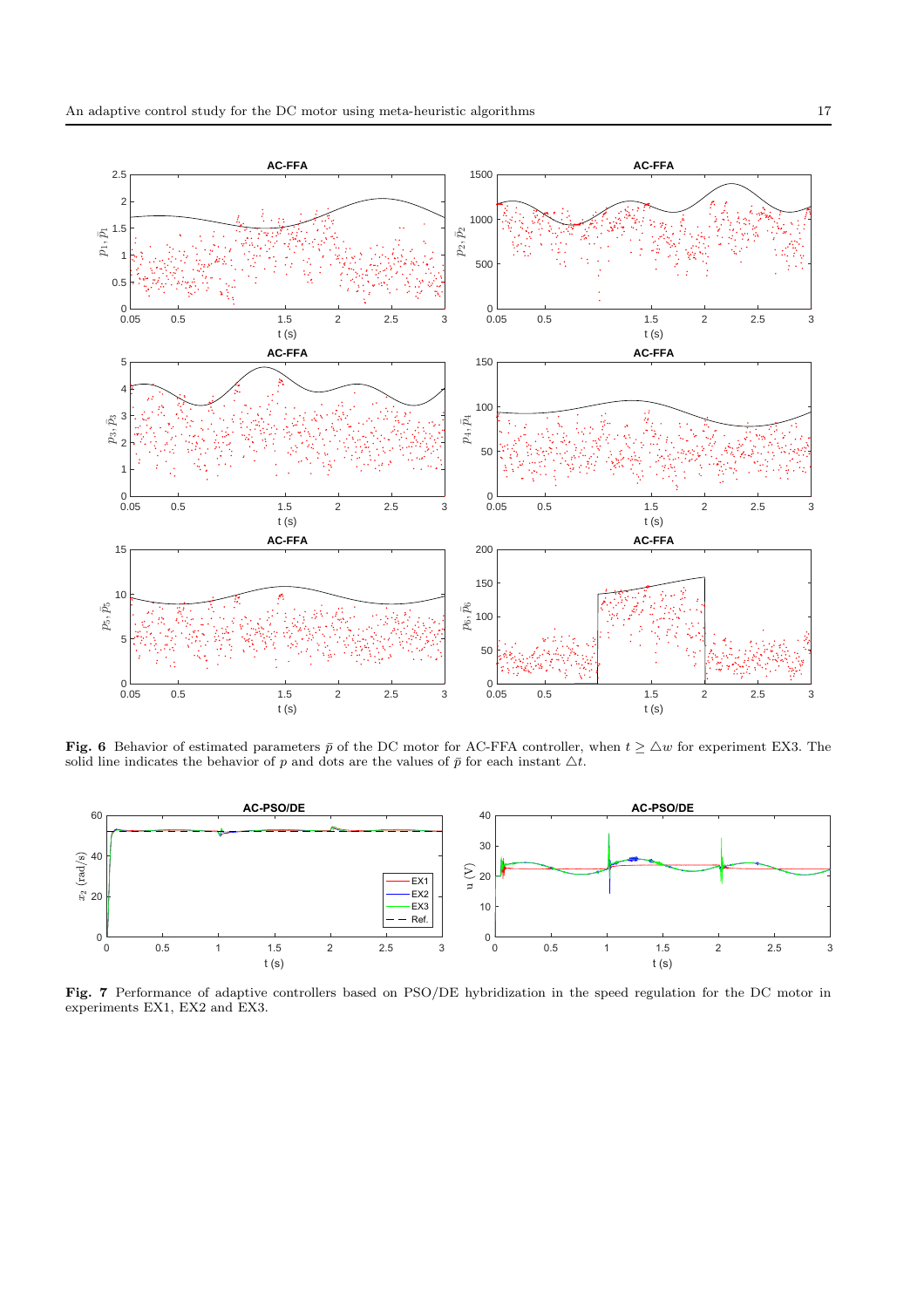Wilcoxon test  $R_ - R_ + p-value$ AC-DE vs  $AC-PSO/DE$  5049 1 < 0.0001  $\begin{array}{cccc} \text{AC-PSO vs}\ \textbf{AC-PSO}/\textbf{DE} & 3769 & 1281 & 0.0017 \\ \text{AC-BAT vs}\ \textbf{AC-PSO}/\textbf{DE} & 5050 & 0 & < 0.0001 \end{array}$ AC-BAT vs  $\text{AC-PSO}/\text{DE}$  5050 0 < 0.0001<br>AC-FFA vs  $\text{AC-PSO}/\text{DE}$  4442 608 < 0.0001 AC-FFA vs AC-PSO/DE AC-WSA vs **AC-PSO/DE** 4997 53 < 0.0001<br>AC-GA vs **AC-PSO/DE** 4871 179 < 0.0001  $AC-GA$  vs  $AC-PSO/DE$ 

Table 13 Results of Wilcoxon test for EX3 including the



Fig. 8 Error behavior of the adaptive controller based on PSO/DE hybridization in the speed regulation of DC motor, when  $t \geq \Delta w$  for experiments EX1, EX2 and EX3.

AC-PSO/DE alternative.